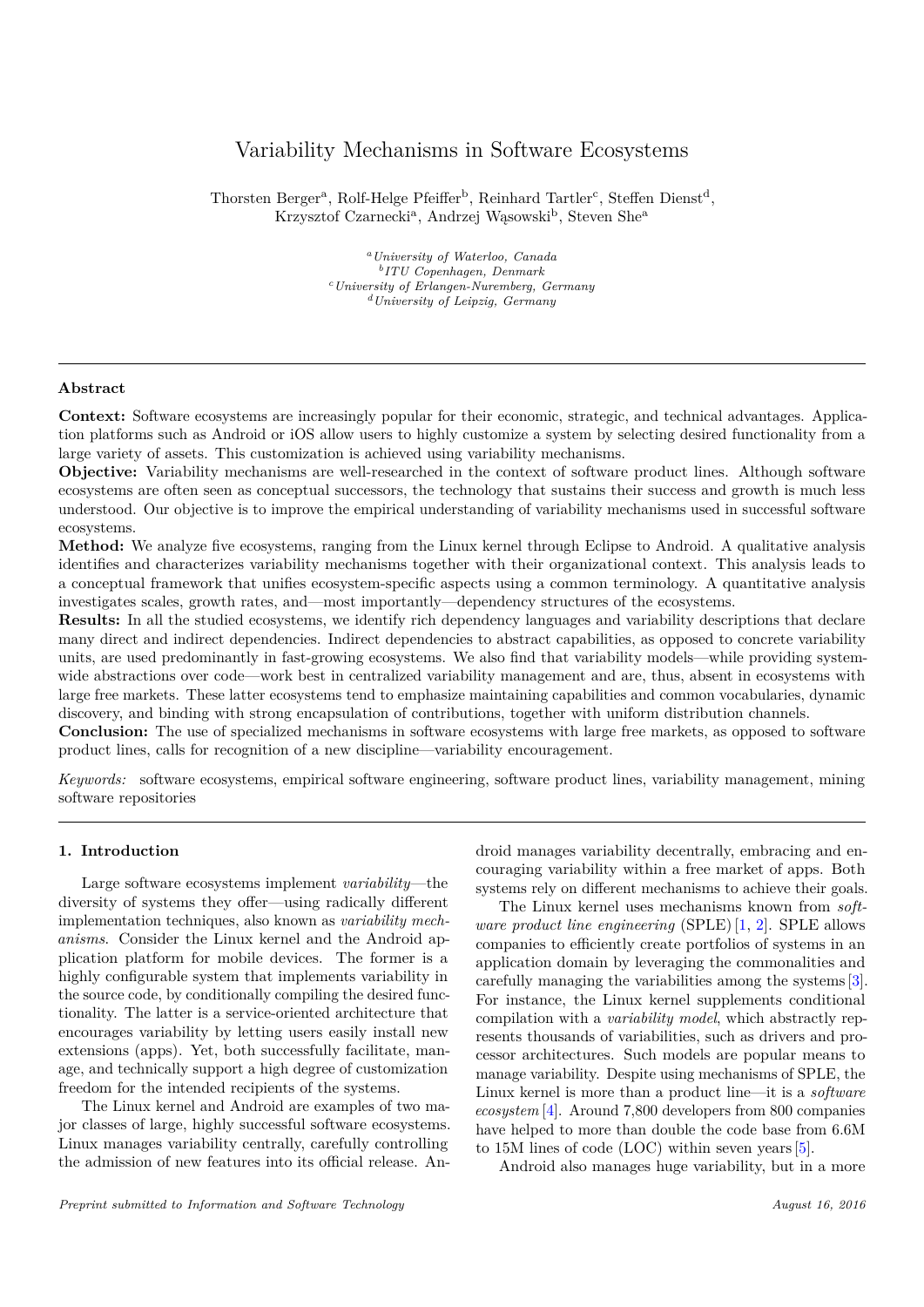compositional and open way. Users derive a concrete system by selecting apps from online repositories using an installer tool—in effect, composing their system from thirdparty components (apps). In contrast to Linux, Android has no centralized and integrated variability model, but describes variability information decentralized within each app. Android is also an ecosystem, but unlike Linux's respectable, yet controlled growth, Android has virtually exploded with tremendous growth rates, offering over one million apps today.

Research has addressed software ecosystems, but focused on economic, strategic, and organizational aspects [\[6,](#page-15-5) [7,](#page-15-6) [8\]](#page-15-7), less on technology [\[9\]](#page-15-8). What mechanisms are effective in practice, and in what context? What are their core characteristics? While variability mechanisms in soft-ware product lines are reasonably well researched [\[10,](#page-15-9) [11\]](#page-15-10), their role in supporting a software ecosystem is much less understood  $[9]$ . In fact, developing models that describe ecosystems [\[12\]](#page-15-11) and defining theories that explain concepts and causalities [\[13\]](#page-15-12), are key research challenges in this field.

We address this gap with an exploratory study of the solutions to variability in software ecosystems. We analyze five software platforms and their surrounding ecosystems: the eCos operating system (OS), the Linux kernel project, the Debian Linux distribution, the Eclipse Integrated Development Environment (IDE), and the Android OS. Some of these are among the largest and fastest-growing ecosystems in existence today. All successfully facilitate massive variability, while approaching variability from different organizational and business perspectives and using different variability mechanisms.

Our research objectives are (**O1**) to identify and analyze variability mechanisms in ecosystem platforms, and (**O2**) to discover relationships and potential causalities among the mechanisms. We strive to understand how software ecosystems technically facilitate variability. Our study involves a qualitative analysis of the variability mechanisms used in the platforms and of the organization of their development and variability management. A quantitative analysis investigates scales, growth rates, and—most importantly—the structure of the dependencies among the variabilities in the ecosystems. We describe observed phenomena and core differences discovered through our analyses, develop hypotheses, and raise questions for future research.

We contribute: (**C1**) a conceptual framework defining key characteristics of variability mechanisms and their organizational context within and across the ecosystems; (**C2**) an instantiation of the framework with empirical data for each ecosystem; (**C3**) a set of core differences across the subjects, and hypotheses as proposed explanations; and (**C4**) static analysis tools and extracted datasets about all ecosystems for reproducibility and future research. These and more details are available in our online Appendix [\[14\]](#page-15-13).

Our work represents the exploratory phase in the longterm process of theory building. We discover phenomena and develop hypotheses based on empirical evidence, widening our understanding of variability mechanisms from

product lines to ecosystems. We hypothesize that if we understand the causalities of using a mechanism, we will be (i) able to predict how it sustains success and growth of an ecosystem, and eventually (ii) guide development and management. Our findings also generate requirements for tools, and our datasets can serve as realistic benchmarks.

We proceed with background information Section [2.](#page-1-0) We detail our study design in Section [3.](#page-3-0) We introduce our conceptual framework in Section [4,](#page-4-0) followed by instantiations of the framework with qualitative and quantitative empirical data in Sections [5–](#page-4-1)[7.](#page-8-0) Thereafter, we synthesize results of our cross-case analysis and develop hypotheses in Section [8.](#page-10-0) Finally, we discuss threats to validity in Section [9,](#page-12-0) related work in Section [10,](#page-13-0) and conclude in Section [11.](#page-14-0)

# <span id="page-1-0"></span>**2. Background**

Software ecosystems is an emergent field of research that has been addressed from various perspectives. So far, researchers have not agreed on a common definition from the perspective of technology. Yet, ecosystems are often considered as technical constructs [\[15,](#page-15-14) [16\]](#page-15-15), arguably with fluid boundaries to related paradigms, such as distributed systems or componentware [\[17\]](#page-15-16). We take the view of ecosystems being extensions of product lines of substantial size [\[4,](#page-15-3) [12,](#page-15-11) [18,](#page-15-17) [19\]](#page-15-18). We consider the following two characteristics of an ecosystem, as defined by Hanssen [\[20\]](#page-15-19), as central to our study: (i) a network of organizations, and (ii) a common interest in central software technology.

We focus on ecosystems that rely on a common *technological platform*, in contrast to those that are purely social, strategic, or economic constructs of loosely related software assets or projects. A platform provides the basis for masscustomization. It allows consumers to derive an individual *instance*, such as a phone (Android) or an IDE (Eclipse), using an automated, tool-supported process. An instance is derived from a universe of compositional assets—the ecosystem.

#### *2.1. Architectural Openness*

Ecosystem platforms have different degrees of openness [\[9\]](#page-15-8). We define openness as the extent of technical support for consumers to freely use assets from an ecosystem in their instances—that is, their product instances or installations. Openness ranges between two extremes: *closed* (no support) to *open* (full support). In both cases, users can use assets from the ecosystem; however, in closed platforms, these must be integrated into the platform first. In other words, openness "is the degree to which a platform supplier allows [and supports] the platform users to interact with the platform, view, extend or change its components" [\[9\]](#page-15-8).

Openness is a core distinguishing characteristic of our subjects. As we will see, eCos and the Linux kernel can be classified as *predominantly closed*. Their focus is on managing variability by carefully controlling contributions to the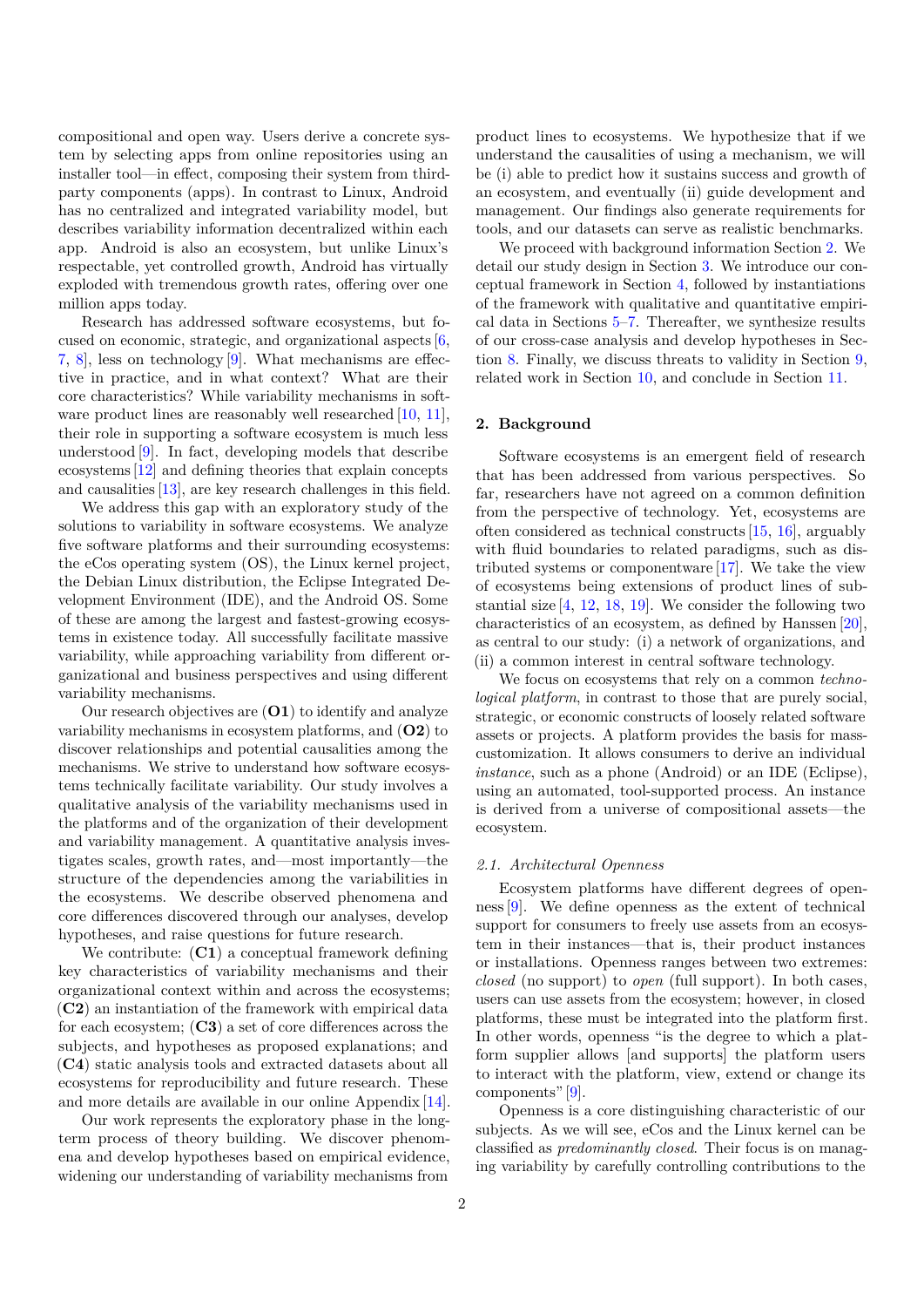

<span id="page-2-0"></span>Figure 1: Feature model example (adapted from [\[2\]](#page-15-1))

platform and by avoiding complexity through unnecessary variability. Still, eCos and the Linux kernel have a free market of third-party solutions, but their use requires highly technical skills from users. In contrast, Debian, Eclipse, and Android focus on encouraging variability. They are *open* by design and offer convenient facilities for users to easily extend their instances with free market assets.

Consequently, our study carefully considers the openness of the studied subjects and investigates the technical differences between the closed and open platforms.

# *2.2. Variability Mechanisms*

A variability mechanism is an implementation technique to delay design decisions about functionalities and qualities of a software system [\[21,](#page-15-20) [10\]](#page-15-9). To flexibly adapt software to user requirements at later stages—such as build-, startupor run-time—variation points are introduced into a software platform, using an architecture that supports variability. Variability mechanisms are used to implement variation points, which are locations in assets where variability occurs. Variation points are bound with concrete variants, which are either known (closed platform) or unknown (open platform) during platform development.

A range of static and dynamic variability mechanisms exists. In *static configuration*, all variation points are bound at build-time. The whole configuration of the system has to be decided before and cannot be changed at run-time. A common static mechanism is *conditional compilation* [\[10,](#page-15-9) [22\]](#page-15-21), which is often realized with a build system that selectively compiles source files, and with a preprocessor (such as the C preprocessor) that cuts out irrelevant parts of the source file before compilation. In dynamic mechanisms, variation points are bound much later, and can usually be changed at run-time. Commonly, configuration parameters are loaded at startup and influence the run-time of the system. Thus, dynamic configuration trades static optimization of systems (e.g., memory footprint) for flexibility. Further mechanisms comprise code generators (static) and *component-oriented architectures* (usually dynamic), which load components according to a specific configuration. Even more dynamic are *serviceoriented systems*, where components offer services for interaction. Loading and configuring such components and their interactions is usually fully dynamic.

To handle large numbers of variation points, product lines commonly use variability models, such as feature [\[23\]](#page-15-22) or decision models [\[24\]](#page-15-23). Variability models abstractly describe and organize the variabilities at a central place, and are input to configurator tools, which help users resolving

```
1 Package: gawk
2 Version: 1:3.1.7. dfsg -5
3 Maintainer: Arthur Loiret <aloiret@debian.org><br>4 Depends: libc6 (>= 2.3)
      Depends: libc6 (>= 2.3)5 Provides: awk<br>6 Section: inte
      Section: interpreters
7 Priority: optional<br>8 Description: a pat
     Description: a pattern scanning and processing language
     Architecture: i386
```
<span id="page-2-1"></span>Figure 2: Excerpt of the manifest of the Debian gawk package

variabilities [\[25\]](#page-15-24). Consequently, we classify the techniques for variability models as variability mechanisms, too.

In addition to *variability models*, another approach is used in our ecosystems to represent variability information: *manifests*. To set the stage for our analysis, we briefly introduce these two ways of describing variability.

Figure [1](#page-2-0) shows a feature model—a popular variability modeling language and notation. Our example describes the variability of the Journalling Flash File System supported in eCos and the Linux kernel. Feature models express the commonality and variability of a product line as features organized in a hierarchy. Constraints restrict their valid combinations and values. In our example, the feature Debug Level is mandatory (solid circle), whereas the ability to Compress Data is optional (hollow circle). Default Compression is a feature group that allows selecting exactly one child feature. Additional constraints are listed to the right. In contrast to a *variability model*, which describes the whole variability of a system centrally, *manifest files* can be used when variability should be described in a distributed way. A manifest file declaratively describes metadata and variability information (e.g., dependencies) of one asset, and is packaged and maintained together with it. Similar to variability models which are declared in a formal language, manifest files adhere to a schema, which can be a grammar for textual manifests, or an XML Schema for XML-based manifests. Figure [2](#page-2-1) shows the excerpt of a (textual) Debian manifest of the GNU/awk interpreter package. It contains naming  $(l, 1)$ , versioning  $(l, 2)$ , dependency  $(l, 4-$ 5), and categorization (l. 6–7) information. These are the typical contents of a manifest file; however, more complex descriptions of components (as in Android manifests) also occur.

Variability models and manifests are two core variability mechanisms found in our five subjects. In our study, we identify further mechanisms and their characteristics, and explore the relationship to their organizational context.

### *2.3. Dependencies*

Interactions between assets introduce dependencies that are declared in variability models (eCos, Linux kernel) or manifests (Debian, Eclipse), or are hidden in code (Android). They are core characteristics of variability mechanisms. They complicate development and maintenance, but also challenge tools. We study dependencies to learn how our subjects cope with this complexity. We analyze how dependencies are expressed and what dependency structures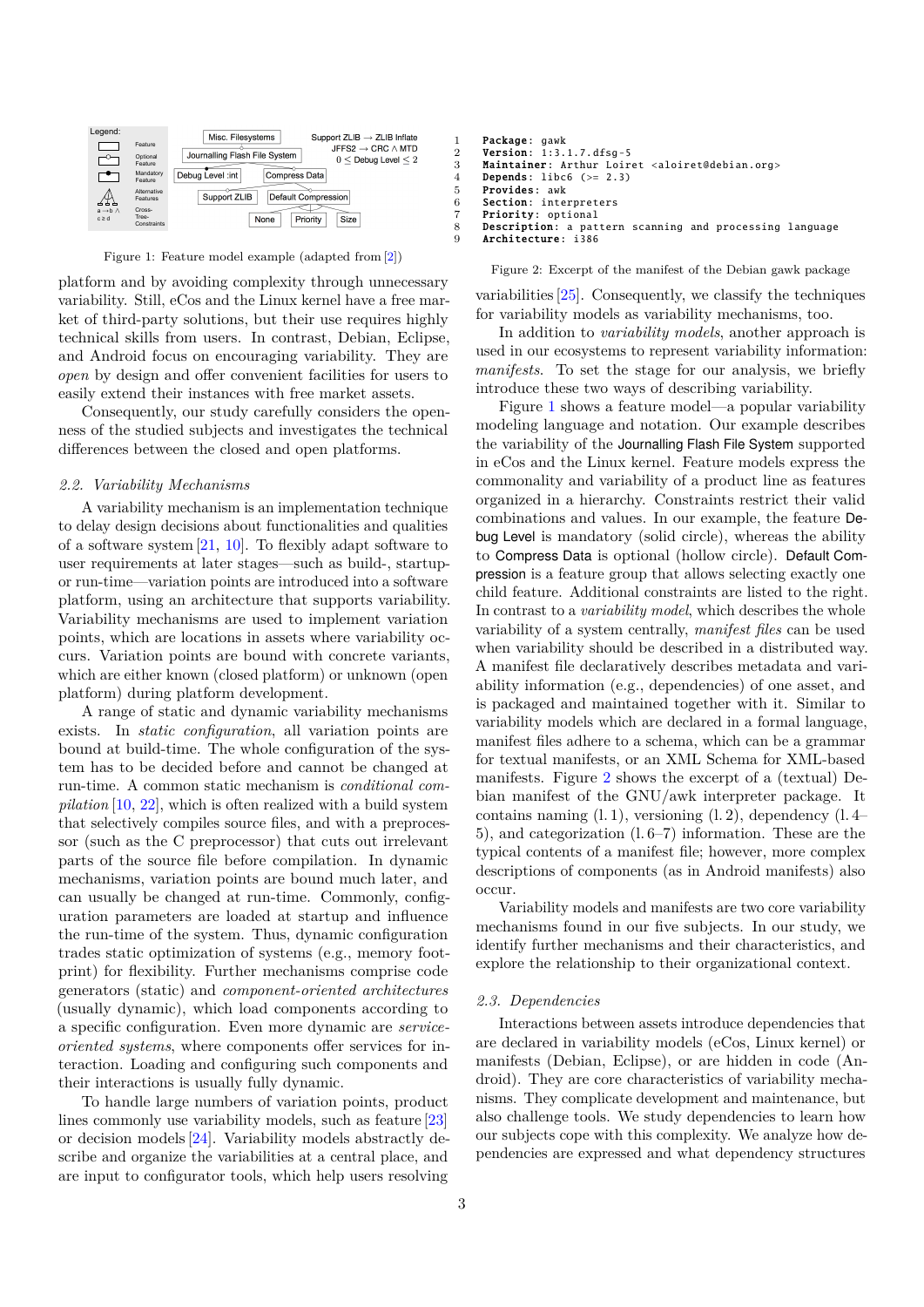exist that tools and consumers have to manage. Specifically, analyzing Android helps to understand how one of the largest and fastest-growing ecosystems tackles complexity.

#### <span id="page-3-0"></span>**3. Methodology**

We perform case study research [\[26,](#page-15-25) [27,](#page-15-26) [28\]](#page-15-27) with five cases—our subject ecosystems. The goal is to discover real-world phenomena and generate hypotheses from empirical evidence, which is the exploratory phase of theory building [\[26\]](#page-15-25). Generating hypotheses by analysis of case studies is a highly qualitative and interpretive process. These hypotheses need to be refuted or confirmed using other methods, such as experiments and simulations, and confronted with further data, which is future work.

#### *3.1. Case Study Selection*

Our selection of subjects strives for broad applicability of the resulting conceptual framework. We chose five successful ecosystems spanning diverse domains and approaching variability in different ways. They range from systems with central variability models and static configuration using conditional compilation, through component-oriented architectures specifying variability in separate manifest files associated with assets, to highly dynamic service-oriented systems with dynamic configuration of assets at run-time. Since our subjects and most of their assets are open source, we can study significant subsets of their ecosystem.

Each of our subjects is an ecosystem on its own, although overlaps and interactions among them exist. Each subject spans a universe of assets that is conceived or managed as an ecosystem, with individual organizational structures and communities. For instance, the Debian ecosystem consists of software packages managed by the Debian community, even though it also contains packages of Eclipse and the Linux kernel. Since the latter have their own ecosystems with dedicated communities, we clearly distinguish among them.

#### *3.2. Qualitative Analysis*

The major part of our analysis is qualitative. It focuses on identifying mechanisms and organizational structures in the studied ecosystems and relationships among them.

We followed recommended practices of case study research [\[28\]](#page-15-27). We first performed within-case analyses, by creating in-depth write-ups of each ecosystem. These writeups are part of our online Appendix [\[14\]](#page-15-13) (cf., Section [3.4\)](#page-3-1). During analysis, we iteratively built a conceptual framework of the variability mechanisms and organizational structures. The framework is instrumental to compare our subjects and to unify ecosystem-specific aspects using a common terminology. The framework is summarized in Figure [3](#page-4-2) and in the concept hierarchy shown in the left-most column in Tables [1](#page-5-0)[–4.](#page-8-1) We seeded the framework with characteristics of mechanisms known from SPLE and then expanded to those specific to ecosystems. Many are inspired from

literature, such as [\[2\]](#page-15-1) (variability models, dependencies), [\[29\]](#page-15-28) (binding time/mode, openness), and [\[17\]](#page-15-16) (interaction, encapsulation); others were added as discovered.

Thereafter, we performed a cross-case analysis to identify the major differences across our subjects. Finally, we developed testable hypotheses to explain the observed phenomena and differences.

Our sources are referenced as we use them in the text. In the qualitative analysis, we relied on official documents, such as the Debian Policy  $[30]$  and the Eclipse Development Process description [\[31\]](#page-15-30). We also examined tools and languages used in the ecosystems.

#### *3.3. Quantitative Analysis*

Quantitative analyses allow us to ask questions about occurrence and frequency of identified mechanisms. It is instrumental to identify potential correlations between qualitative concepts and quantitative measures, such as growth rate of an ecosystem or dependency structures.

For the quantitative analysis, we used statically extracted data. Since analyzing whole ecosystems is infeasible given their open and uncontrolled nature, we mined substantial subsets from the most vibrant parts—the respective major distribution sources of the ecosystems. For eCos, we analyzed all i386-specific and hardware-independent packages from the repository  $(v, 3.0)$ . For Linux, we studied the x86 architecture from the 2.6.32 codebase. Debian's subset are all binary i386 packages from the main component of the 6.0 distribution. For Eclipse, we analyzed the Helios 3.6 modeling distribution together with bundles from the associated repository. For Android, we gathered nearly all available free apps from Google Play over a period of 14 months in 2011 and 2012. The exact sizes of our analyzed ecosystem subsets are listed in Table [5](#page-9-0) (first row).

We developed analysis tools for each ecosystem. For eCos and Linux, we reused and extended our previously developed infrastructure [\[2\]](#page-15-1). For Debian, we analyzed the package indices that are intended to be used with the native Debian package manager, and parsed manifests with a software package (python-apt) commonly used for that purpose. For Eclipse, we installed all bundles in a running system and used the platform API to query information. Analyzing Android was by far the most challenging, since dependencies are not explicitly declared. We implemented static analysis techniques for identifying Intent calls and their parameters from Android (Dalvik) bytecode.

### <span id="page-3-1"></span>*3.4. Reproducibility*

For further research, and for reproducibility of our study, we provide an online Appendix in a repository [\[14\]](#page-15-13). It contains the detailed within-case write-ups for each subject, our developed analysis tools, and datasets. Further statistics, diagrams, and details about all estimations (e.g., scale and growth rate of ecosystems) are available in Appendix B of [\[32\]](#page-15-31), including details on the Android bytecode analysis.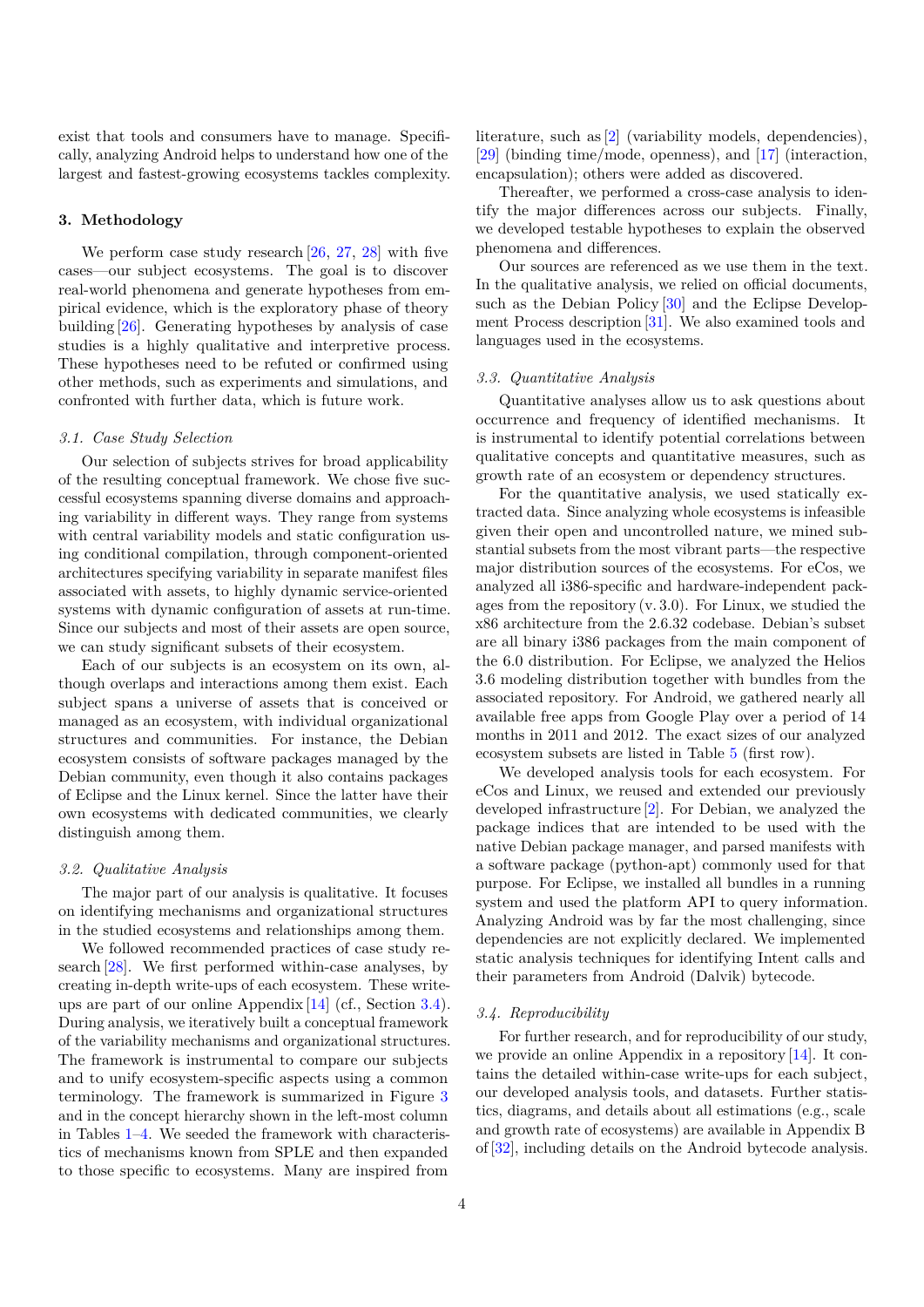

<span id="page-4-2"></span>Figure 3: Illustration of the conceptual framework

#### <span id="page-4-0"></span>**4. Conceptual Framework**

We describe our conceptual framework in this section, and later use it to characterize and compare the five ecosystems. In the description, general framework concepts are typeset in sans-serif, and ecosystem-specific instantiations in *cursive*. Figure [3](#page-4-2) illustrates core parts of the framework.

A software ecosystem is a universe of shared assets centered around a common technical platform. In this universe, various roles, mainly suppliers and consumers, interact in order to develop, manage, and consume assets. More roles exist, but modeling them is out of our scope. A platform denotes the technical aspects of an ecosystem: a variabilityenabled architecture, a set of shared core assets, tools, frameworks, and patterns, together with organizational and process-related concerns. Every vital ecosystem has a controlled central part, the main platform, which is managed by the platform supplier. Free market is the less-controlled, complementary part of the ecosystem that provides thirdparty assets extending the main platform. Alternative platforms may exist as derivatives of the main platform for specific needs. For example, Ubuntu is a Debian derivative derived from the Debian main platform for desktop and laptop users. Since derivatives do not belong to the free market, we decided to ignore them in this study.

Assets are any artifacts, such as source code, binaries, media files, or documentation. Each of the studied platforms packages assets into basic units, such as *Debian packages* or *Eclipse bundles*. Composite units, such as Debian *meta packages*, aggregate sets of basic units.

Variability in the platforms has two forms: basic units can be optional, or vary inside, or both. Unit parameters, such as *properties* in Eclipse, describe variability within basic units.

An instance (e.g. a customized Linux kernel or a particular installation of an Android system) is a concrete system derived from the main platform and the free market by making decisions—more precisely, by selecting and configuring

assets, thus, resolving variability. Usually, an instance can be re-configured later.

Variability information (dependencies and unit parameters) is specified either within a variability model or in distributed manifests. Variability models are system-wide and integrated abstractions over the concrete assets and declare features and dependencies using a dedicated language [\[2\]](#page-15-1). Features are abstract entities that are mapped to units and unit parameters. Instead of making decisions directly on the assets, derivation is based on deciding features. Manifests directly reflect variability information of the assets, without the ability to introduce abstractions. Such abstraction is only partially possible by using empty assets whose manifests aggregate dependencies, like Debian *virtual packages*.

Each ecosystem supports derivation and re-configuration by automated tools: configurators for the variability modelbased platforms (eCos, Linux) and installers for manifestbased platforms (Debian, Eclipse, Android). Such automated tools assist consumers with intelligent choice propagation, conflict resolution, and optimization based on the dependencies. The latter are declared either among features within the variability model, or among basic or composite units within manifests.

# <span id="page-4-1"></span>**5. Context of Mechanisms**

Our ecosystems span fairly different domains, organizational structures, and achieved different scales over time. We discuss these aspects to put the variability mechanisms into context. Tables [1](#page-5-0) and [2](#page-6-0) summarize our observations.

#### *5.1. Platform Domain and Target Audience*

**eCos** is a free real-time OS for deeply embedded applications—a domain that requires high portability, low memory usage, and small binary images. With a market share of 5–6%, it powers, among others, multimedia, networking and automotive devices [\[33\]](#page-15-32). Consumers of eCos are highly specialized developers of embedded systems. eCos maintains advanced tools, such as a configurator with a reasoning engine.

The **Linux** kernel is a free general OS kernel targeting a much broader range of hardware than eCos. Its consumers include Linux distributors, who customize and release specialized kernels, and technically skilled end users, who sometimes also configure, compile, and install a custom kernel. The Linux kernel also provides a configurator, but much less advanced [\[2\]](#page-15-1) than the one of eCos.

**Debian** is a complete OS with a large selection of applications. It is available for many hardware architectures, ranging from embedded systems to high performance computers. Its consumers are both non-technical end users and system administrators with deep expertise. Debian provides suitable installers and configurators for beginners and experts. We chose Debian as it is one of the most popular, established, and accessible Linux distributions [\[34\]](#page-15-33).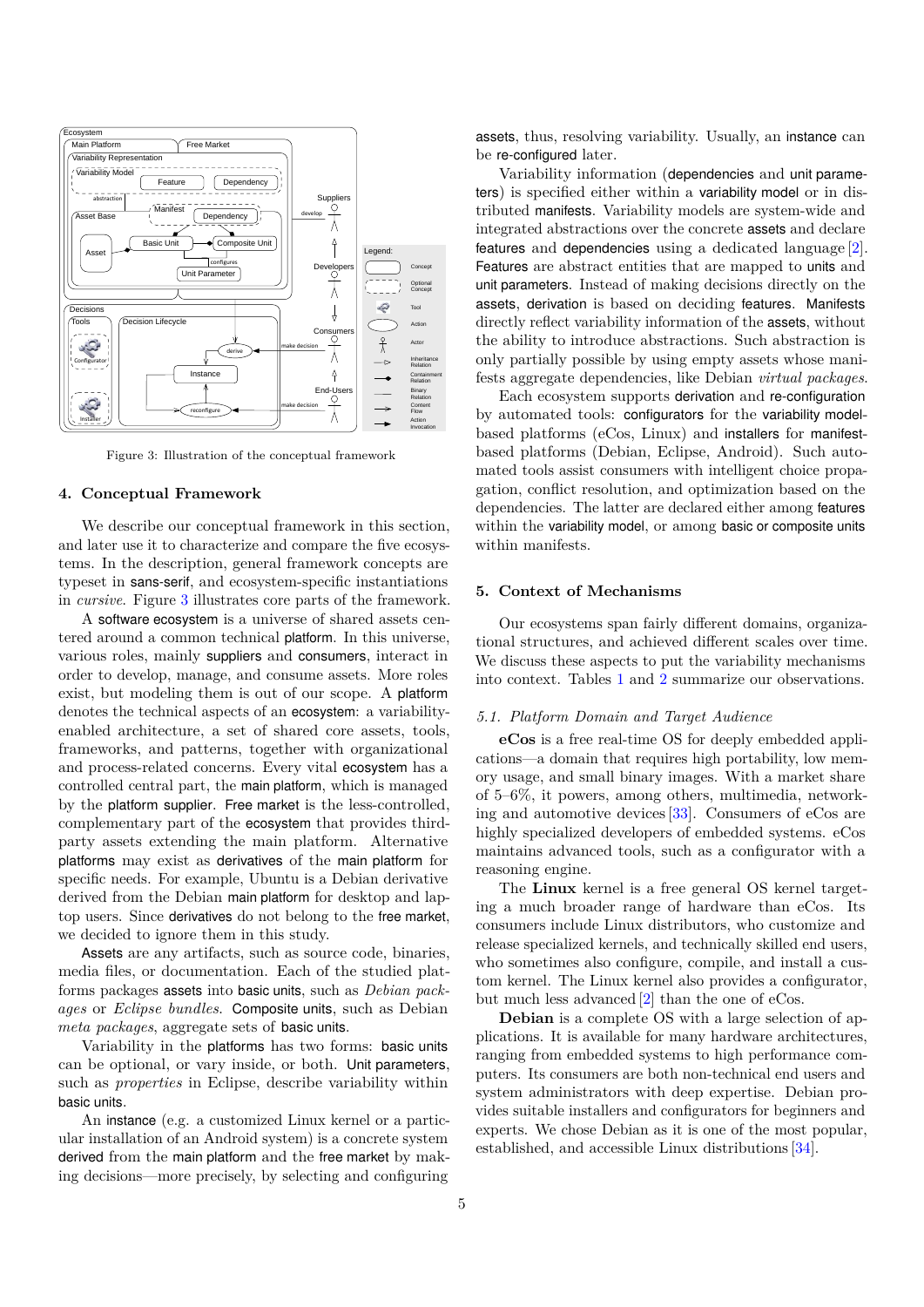|              |                        | eCos                 | Linux kernel                         | <b>Debian</b>                     | <b>Eclipse</b>                           | Android                                 |
|--------------|------------------------|----------------------|--------------------------------------|-----------------------------------|------------------------------------------|-----------------------------------------|
| Domain       | Software domain        | embedded OS          | general-purpose<br>OS kernel         | OS & application software         | software development<br>tools            | OS & applications for<br>mobile devices |
|              | Consumer skills        | highly technical     | highly technical                     | technical and non-technical       | technical                                | non-technical                           |
| Organization | Main Platform          | free eCos<br>edition | mainline kernel                      | Debian Archive<br>'main' section) | yearly official platform<br>release      | Android OS and<br>Google Apps           |
|              | Development            | centralized          | distributed                          | distributed                       | distributed                              | distributed                             |
|              | Variability mgmt.      | centralized          | centralized                          | distributed                       | distributed                              | centralized                             |
|              | Contribution filtering | strong filtering     | strong filtering                     | little filtering                  | strong filtering                         | strong filtering                        |
|              | Free market            | packages             | kernel modules<br>(drivers), patches | mostly commercial<br>packages     | bundles on update<br>sites/market places | apps on market places                   |
|              | Distribution channel   | none                 | none                                 | marginal third-party repos.       | Eclipse Marketplace                      | Google Play store                       |
|              | Role of contributions  | marginal             | complementary                        | complementary                     | complementary                            | essential                               |

<span id="page-5-0"></span>

|  |  | Table 1: Ecosystem domains and organization |
|--|--|---------------------------------------------|
|  |  |                                             |

The **Eclipse IDE** is a foundation for highly customiz-able development tools.<sup>[1](#page-5-1)</sup> Eclipse was explicitly conceived as an ecosystem [\[35\]](#page-15-34) and advertised as such by the Eclipse Foundation [\[36\]](#page-15-35). Although users of the Eclipse IDE are technically skilled developers, extending the system is supported by a convenient installer.

**Android** is a free OS for mobile devices, including smartphones, tablets, and netbooks, which can be extended with third party apps. The target consumers of Android are non-technical end users, deriving their system by installing apps with a user-friendly installer.

#### *5.2. Organization*

We identified the following organizational structures of development and variability management (see Table [1\)](#page-5-0).

**eCos'** main platform is its free edition, maintained and developed by the main supplier eCosCentric and external contributors [\[37\]](#page-15-36). Both development and variability management are *centralized* in the main platform. We have not found reliable information about the process used for contributions (eCos packages and patches). However, the main platform is controlled by a group of currently ten maintainers, which indicates that contributions have to pass their reviews. Only a marginal free market emerged on the fringe of the main platform, although eCos' packaging mechanism and its modular variability language were designed to encourage contributions. No uniform distribution channel exists for the free market.

**Linux'** main platform is the mainline kernel. The variability management is *centralized*, with only a few maintainers controlling the variability model [\[38\]](#page-15-37). In contrast, the development is highly *distributed*, comprising thousands of developers and maintainers. However, contributions (patches, usually with new features) have to pass thorough reviews through the maintainer hierarchy. Although no uniform distribution channel (beyond mailing lists, such as the official Linux Kernel Mailing List) outside the main platform exists, an unorganized free market with third-party modules (mostly drivers) emerged.

**Debian's** main platform is the central repository containing the official distribution. Both development and variability management are *distributed*, comprising over thousand package maintainers, who maintain packages that are sourced from free and open source software [\[39\]](#page-15-38). The main platform tries to be as inclusive as possible, with little restrictions to contributions (Debian packages), while reviews still assure quality [\[30\]](#page-15-29). A free market with mostly commercial and non-free packages in scattered third-party repositories complements the main platform.

**Eclipse's** main platform is represented by the yearly releases of the IDE. It consists of independently managed projects following the Eclipse Development Process [\[31\]](#page-15-30) and is controlled by its supplier, the Eclipse Foundation. Contributions (new projects) undergo thorough reviews. Both the development and variability management is *distributed* in the main platform. Eclipse has a complementary free market, mainly represented by the Eclipse Marketplace [\[40\]](#page-15-39) and further repositories, such as Yoxos [\[41\]](#page-15-40) and smaller update sites for Eclipse's installer.

**Android's** main platform comprises the OS and preinstalled apps. While the development is *distributed*, the variability management of the main platform is *centralized* and fully controlled by Android's supplier, the Google-led Open Handset Alliance. Individual sub-projects exist, each having a project lead (typically a Google employee [\[42\]](#page-15-41)). Contributions (patches, possibly also apps) to the main platform are possible, but with thorough reviews. A free market is an essential goal of Android. The main distribution channel (Google Play store) is widely open for third-party contributions of arbitrary applications.

# *5.3. Scale and Growth*

We conservatively estimated main platform and free market sizes (see Table [2\)](#page-6-0). We chose LOC as our primary measure to account for the different granularities of assets in the ecosystems. LOC is also known to be highly correlated with complexity, development, and maintenance effort [\[43\]](#page-15-42).

**eCos** has the smallest main platform, comprising only 502 packages and a marginal free market. **Linux** is much larger, given its support of a much wider variety of hardware. We could not estimate the possibly large, but unor-

<span id="page-5-1"></span><sup>1</sup>Eclipse also provides the Rich Client Platform for building arbitrary GUI software, but we focus on the IDE ecosystem.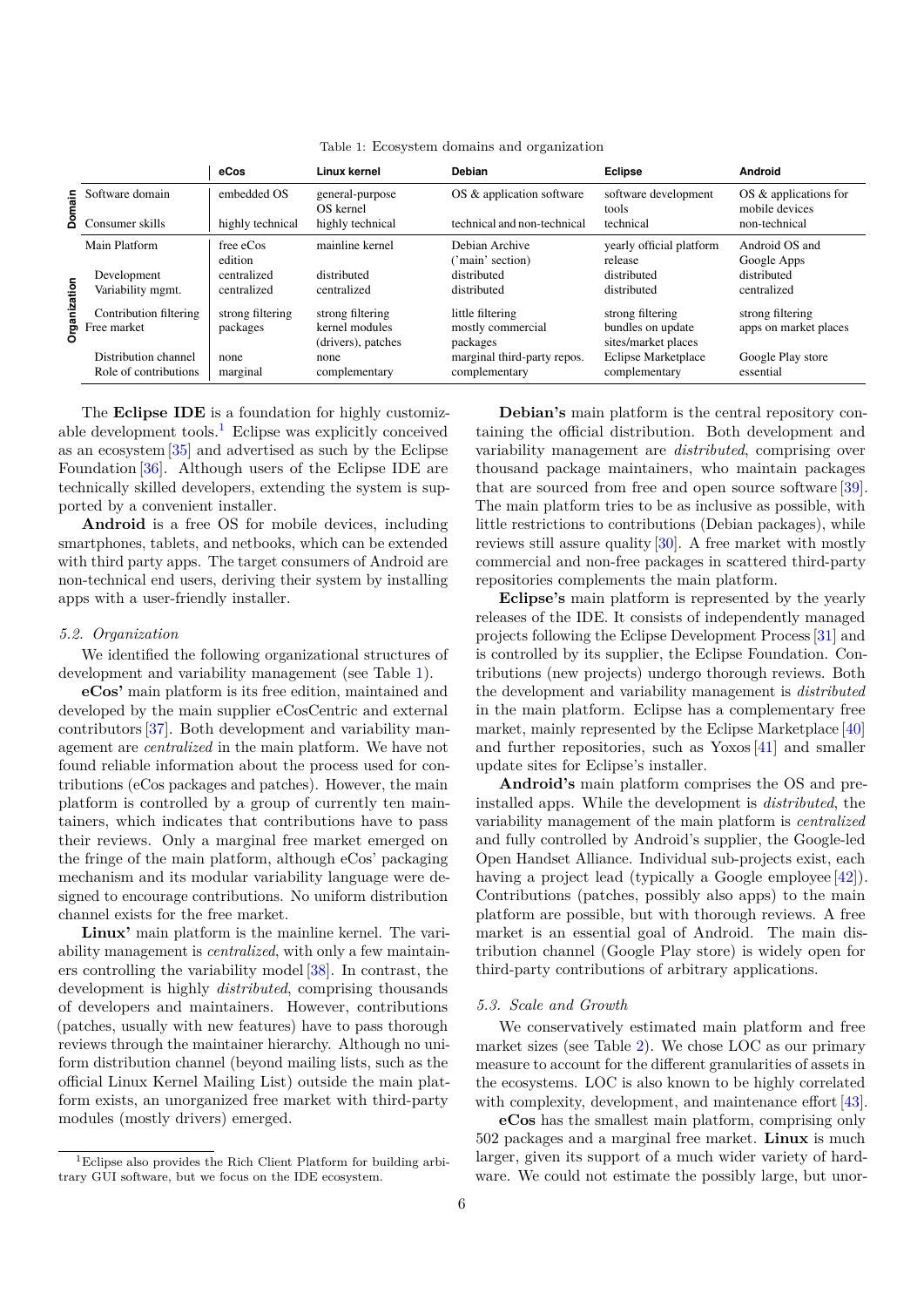<span id="page-6-0"></span>Table 2: Estimated Scales and Growth Rates

|                                             | eCos                | Linux                 | Debian                        | <b>Eclipse</b>                   | Android             |
|---------------------------------------------|---------------------|-----------------------|-------------------------------|----------------------------------|---------------------|
| Main platform scale <sup>/</sup>            |                     |                       |                               |                                  |                     |
| <b>Basic Units</b>                          | 3948 <sup>1</sup>   | $25,861$ <sup>1</sup> | $28,232^2$                    | 5,7873                           | 83 <sup>4</sup>     |
| Features                                    | 2,859               | 10,415                | N/A                           | N/A                              | N/A                 |
| LOC                                         | 0.9M                | 7.9M                  | 762M                          | 21.2M                            | 1M                  |
| Free market scale <sup>7</sup>              |                     |                       |                               |                                  |                     |
| <b>Basic Units</b>                          | >1.530 <sup>1</sup> |                       | $>15,179^2$ $>1,897^3$        |                                  | $>651K^4$           |
| Features                                    | >315                |                       | N/A                           | N/A                              | N/A                 |
| LOC                                         | >279K               |                       | >410M                         | >6.9M                            | >1G                 |
| Growth rates <sup>7</sup>                   |                     |                       |                               |                                  |                     |
| Inception year                              | $1999^{(v1.1)}$     |                       | $1991^{(v0.01)}1996^{(v1.1)}$ | $2001^{(v1.0)}$                  | 2008                |
| Inception LOC                               | 76k                 | 10k                   | 13M                           | 141k                             | 1.128M <sup>5</sup> |
| Current LOC <sup>6</sup>                    | 1.2M                | 7.9M                  | 1.2G                          | 28.1M                            | 1G                  |
| Growth per year                             | 32%                 | 39%                   | 35%                           | 80%                              | 353%                |
| <sup>2</sup> Packages<br><sup>1</sup> Files | $3$ Bundles         | $4$ Apps              |                               | <sup>5</sup> Android OS and apps |                     |
| $6$ Of considered version                   |                     | $6$ As of 03/2012     | <sup>N/A</sup> Not applicable |                                  |                     |
| $=$ Data not available                      | LOC Lines of Code   |                       |                               |                                  |                     |

ganized free market. **Debian** has the most inclusive and largest main platform in our study. It is relatively easy to contribute new packages. As a result, the free market [\[44\]](#page-15-43) is comparatively small, half the size of the main platform. **Eclipse's** main platform and free market are both of medium size, compared to the others. The main platform (Helios 3.6) is three times larger than the two main free market repositories [\[40,](#page-15-39) [41\]](#page-15-40). However, the whole free market may be significantly larger, as the ecosystem is heavily scattered with smaller update sites. **Android** has a free market that is over 1,000 times larger than the main platform  $[45]$ . The main platform, which is relatively closed and strongly filters outside contributions, is very small with 83 apps (Android 2.3.4).

Finally, we estimated yearly growth rates of our subjects by fitting an exponential growth function to the size difference between initial release and current state. As shown in Table [2,](#page-6-0) Eclipse and Android, which strategically foster a free market, grew considerably faster than the others, which focus on the main platform.

# **6. Variability Mechanisms**

In our study, we identified and characterized variability mechanisms both from a technical (how instances vary) and a consumer perspective (how and when consumers make decisions). Table [3](#page-7-0) summarizes our observations.

### *6.1. Variability Representation*

**Asset Base.** In **eCos**, basic units are source files with internal variability controlled by preprocessor symbols (unit parameters) and realized via #ifdef statements. Composite units are packages, which are aggregations of source files, test cases, or other resources, together with a variability model of the package. eCos' configurator aggregates partial models into a single whole, depending on the set of loaded packages. A feature-to-code mapping (declared in the model) connects features with implementation assets; it is

used to derive a concrete instance. **Linux** has two types of basic units: (i) source files with preprocessor symbols (unit parameters) as in eCos, and (ii) loadable kernel modules that extend Linux at run-time. No concept for composite units exists. The feature-to-code mapping resides in the build system [\[46,](#page-15-45) [47\]](#page-16-0). **Debian's** basic units are packages file archives with helper scripts and a manifest. Composite units are realized by meta packages, whose purpose is to aggregate other packages via dependencies. The tool debconf realizes unit parameters and is used by scripts to configure the packaged software. It prompts users to make configuration choices during package installation. **Eclipse's** basic units are OSGI bundles—dynamically loadable modules tying together artifacts such as Java classes, images, configuration files, and metadata. Bundles run in a virtual machine. Unit parameters are provided by several mechanisms, including the preference store and configuration admin service. Composite units called "features" aggregate multiple bundles with branding and update information. **Android** is composed of apps—individual application programs representing basic units. Most apps run in a virtual machine (Dalvik). All apps are treated equally by the virtual machine, which allows alternative implementations even for pre-installed (main platform) apps. Android has no concept of composite units, but has a dedicated mechanism for unit parameters (preferences). Android offers API support to create a unified user interface for app preferences, and to store and load them.

**Variability Model.** eCos and the Linux kernel come with feature-model-like variability models declared in their respective languages CDL and Kconfig. Interestingly, while Kconfig has no modularization support beyond a simple file include statement (source), CDL was designed to encourage contributions and allows a modularized specification of models, distributed over individual eCos packages.

**Manifest.** Debian, Eclipse, and Android have no variability model. Variability information is declared in a text- or XML-based manifest file inside a packaged basic unit, and maintained together with it.

For further details on the modeling languages and manifests, we refer to  $[2, 48, 49]$  $[2, 48, 49]$  $[2, 48, 49]$  $[2, 48, 49]$  $[2, 48, 49]$  (eCos and Linux kernel),  $[50]$ (Debian), [\[51\]](#page-16-4) (Eclipse), and [\[52\]](#page-16-5) (Android), in addition to our within-case write-ups (cf., Section [3.4\)](#page-3-1).

**Grouping and Categorization.** To be usable by consumers, units and features need to be organized in some form. eCos and Linux organize features hierarchically in variability models [\[2\]](#page-15-1), whereas units are organized in diverse, often informal, ways in the other systems. Variability models use the hierarchy to group and categorize features. Abstract features, which are not mapped to code, improve the structure, but can also be used to optimize dependencies [\[53\]](#page-16-6). In the other subjects, public repositories, such as the Eclipse Marketplace [\[40\]](#page-15-39) and Google Play [\[54\]](#page-16-7), have their own categorization systems. Debian also offers community-driven categorizations using Debtags [\[55\]](#page-16-8).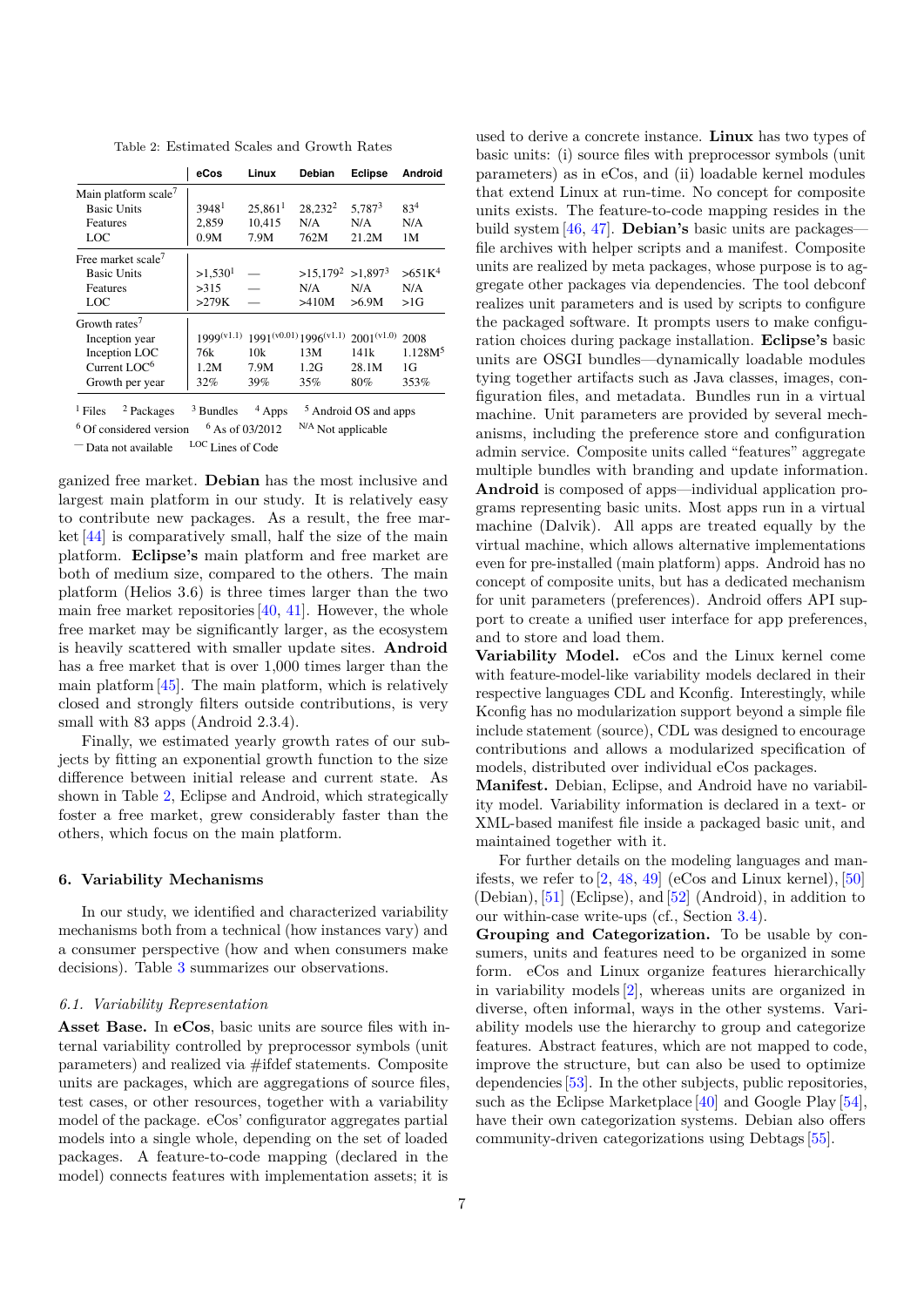|                            |                             | eCos                                         | Linux kernel                            | Debian                          | <b>Eclipse</b>                        | Android                             |
|----------------------------|-----------------------------|----------------------------------------------|-----------------------------------------|---------------------------------|---------------------------------------|-------------------------------------|
|                            | Asset Base                  |                                              |                                         |                                 |                                       |                                     |
|                            | <b>Basic</b> units          | files                                        | files, kernel modules                   | packages                        | bundles                               | apps                                |
|                            | Composite units             | packages                                     | N/A                                     | meta packages                   | features                              | N/A                                 |
| Variability Representation | Unit parameters             | preproc. symbols                             | preproc. symbols                        | debconf options                 | properties/<br>preferences            | preferences                         |
|                            | Variability model           | feature-model-like                           | feature-model-like                      | N/A                             | N/A                                   | N/A                                 |
|                            | Features                    | packages, components,<br>options, interfaces | configs, choices,<br>menuconfigs, menus | N/A                             | N/A                                   | N/A                                 |
|                            | Language                    | <b>CDL</b>                                   | Kconfig                                 | N/A                             | N/A                                   | N/A                                 |
|                            | Manifest (Schema)           | N/A                                          | N/A                                     | y (textual DSL)                 | y (OSGI manifest)                     | y (XML-based DSL)                   |
|                            | Grouping and categorization | variability model                            | variability model                       | tasks, sections,                | market place                          | app store categories                |
|                            |                             |                                              |                                         | debtags                         | categories                            |                                     |
|                            | Decision lifecycle          | derivation                                   | derivation, re-config.                  | re-configuration                | re-configuration                      | re-configuration                    |
|                            | Decision binding            | static                                       | static & dynamic                        | dynamic                         | dynamic                               | dynamic                             |
|                            | Derivation/re-config. tools | configurator                                 | configurator                            | installers (apt,                | installer, market                     | installer app (e.g.,                |
| Decisions                  |                             | (ConfigTool), build                          | (Kconfig), build                        | $d$ p $kg)$                     | place client (P2)                     | Market)                             |
|                            |                             | system                                       | system (Kbuild)                         |                                 |                                       |                                     |
|                            | Interface mechanisms        | C header files                               | C header files                          | package-specific                | Java interfaces and                   | explicit public                     |
| Encapsulation              |                             |                                              |                                         |                                 | <b>OSGI</b> manifest                  | components, predef.                 |
|                            |                             |                                              |                                         |                                 |                                       | data formats                        |
|                            | Interface specification     | documented<br>interfaces for                 | documented<br>interfaces for            | package-specific,<br>documented | explicit public<br>interfaces defined | explicit public                     |
|                            |                             |                                              |                                         | policies for some               | by OSGI manifest                      | components, predef.<br>data formats |
|                            |                             | components,<br>e.g., drivers                 | components,<br>e.g., drivers            | domains                         |                                       |                                     |
|                            |                             |                                              |                                         |                                 |                                       |                                     |
|                            | Managed by run-time system  | N/A                                          | N/A                                     | N/A                             | Equinox OSGI                          | Dalvik VM                           |
|                            | Interaction mechanisms      | static linking                               | static & dynamic                        | dpkg-triggers,                  | class reference,                      | intent mechanism                    |
|                            |                             |                                              | linking                                 | documented<br>policies          | services, extension<br>points         |                                     |
| Interactions               | Interaction binding         | early static                                 | early static & dynamic                  | not specified                   | late static & dynamic                 | late dynamic                        |
|                            |                             |                                              |                                         |                                 |                                       |                                     |
|                            | Platform openness           | predominantly closed                         | predominantly closed                    | open                            | open                                  | open                                |

#### <span id="page-7-0"></span>Table 3: Variability mechanisms

N/A Not applicable

# *6.2. Decisions*

The most distinguishing characteristics of decisions we identified are their lifecycle, binding, and tool support.

**Decision Lifecycle.** The *decision lifecycle* characterizes when and how end users decide the presence or absence of units—whether they derive an instance from scratch, or only re-configure one. In eCos and Linux, users derive an instance. In the others, users normally re-configure an initial instance provided by the supplier. Eclipse comes in one of eleven pre-instantiated editions. An Android instance is delivered with the mobile device. A Debian user usually installs a minimal system before it can be re-configured by installing and removing packages.

**Decision Binding.** Decisions can have different *binding mode* and *binding time*. Binding mode characterizes whether a decision can be changed. For eCos and Linux, it is static, since these systems require to re-derive the instance for changes. However, Linux also allows late dynamic decision binding by means of loadable kernel modules. Debian, Eclipse, and Android are dynamic as they allow basic units or composite units to be installed and removed at run-time.

**Tools.** Our closed platforms, which are mostly statically configured, provide configurators to support the derivation process. Our open platforms include an installer that allows end users to extend their instance. Both configurators

and installers, except the one of Android, offer choice propagation support and reasoners to resolve dependencies between features or basic units. Android's installer does not enforce dependencies statically. Instead, apps have to handle unsatisfied dependencies at run-time.

### *6.3. Encapsulation*

Our closed platforms offer no encapsulation concepts beyond C header files; only implementation guidelines for interfaces of loadable kernel modules exist in Linux. In Debian, interfaces are solely package-specific; however, Debian has policies for some domains, such as Java libraries or Emacs extensions. Eclipse encapsulates all classes and resources in the bundle; public functionality (Java packages, OSGi service interfaces, extension points) must be declared in the manifest. Android apps can provide public components that are described and advertised to other apps with intent filters (explained shortly in Section [7.1\)](#page-8-2).

### *6.4. Interactions*

Interactions among basic units require identifying and binding the concrete target. We identified the following interaction binding mechanisms.

eCos and Linux use static interaction binding: all selected basic units are linked into a single binary image. Linux also supports late dynamic interaction binding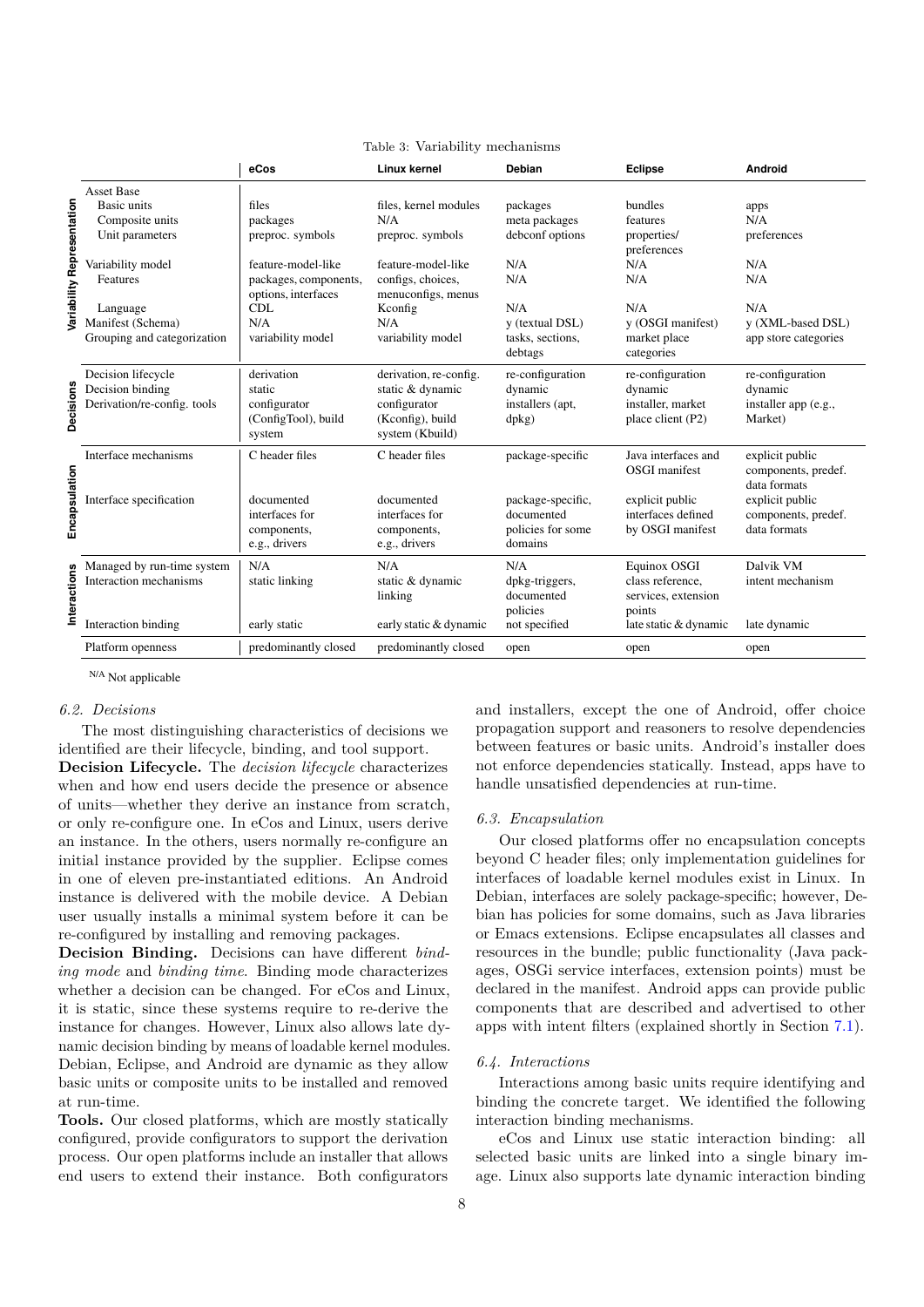|              |                             | eCos                                                                          | Linux kernel                                      | <b>Debian</b>                                                                                  | <b>Eclipse</b>                                        | Android                           |
|--------------|-----------------------------|-------------------------------------------------------------------------------|---------------------------------------------------|------------------------------------------------------------------------------------------------|-------------------------------------------------------|-----------------------------------|
|              | Direct dependency           |                                                                               |                                                   |                                                                                                |                                                       |                                   |
|              | Target<br>Types (hard/soft) | features<br>hierarchy, requires,<br>active_if, <i>default</i> ,<br>calculated | features<br>selects, prompt<br>condition, default | basic units<br>depends, pre-depends,<br>recommends, breaks, con-<br>flicts, suggests, enhances | basic units<br>Require-Bundle                         | basic units<br>explicit<br>intent |
|              | Capability-based dependency |                                                                               |                                                   |                                                                                                |                                                       |                                   |
|              | Target                      | CDL interfaces                                                                | N/A                                               | virtual packages                                                                               | Java packages, services                               | intent filters                    |
| Dependencies | <b>Types</b>                | same as direct dep.                                                           | N/A                                               | same as direct dep.                                                                            | Import-Package, dyna-<br>mic service lookup           | implicit<br>intent                |
|              | Common vocabulary           | N/A                                                                           | N/A                                               | N/A                                                                                            | via API                                               | via API                           |
|              | Provide capabilities        | implements                                                                    | N/A                                               | provides                                                                                       | Export-Package                                        | via intent<br>filter              |
|              | Expressiveness              | any Boolean;<br>arithmetic & string<br>operations                             | any Boolean;<br>number/string<br>equality         | any Boolean; version<br>comparison                                                             | conjunction $&$<br>implication; version<br>comparison | N/A                               |

<span id="page-8-1"></span>Table 4: Dependencies

N/A Not applicable

through kernel modules. In Debian, interaction binding is mostly package-specific, however, several policy documents prescribe guidelines for interaction in some domains. In contrast, the open platforms Eclipse and Android both provide a virtual machine that has full control over interactions. Eclipse offers three facilities: direct class referencing, extension points, and services. Except for services (using the Service Activation Toolkit or declarative services), interaction targets are bound late but statically—due to Java classloader restrictions. Android provides a purely dynamic facility for interaction with its intent mechanism. The interaction target—specified by parameters of an intent is continuously reevaluated at run-time and could easily change when apps are exchanged or reinstalled.

# *6.5. Openness*

Our analysis of mechanisms so far allows us to detail our characterization of the subjects' openness. We can see that openness is primarily reflected in the decision lifecycles (derivation and reconfiguration) and tools. We classify the platforms of the Linux kernel and of eCos only as *predominantly* closed. In the Linux kernel, additions need to be applied to the source tree, for example, as git branches or patch sets. This "out-of-tree" development is actively discouraged [\[56\]](#page-16-9), and deriving such an instance is not supported by the configurator. Exceptions are loadable kernel modules from commercial vendors, and kernel derivatives offered by official Linux distributions. In eCos, although openness was a primary goal of its packaging mechanism, adding third-party functionality to an instance still requires programming effort. The variability mechanisms of Debian, Eclipse, and Android are intentionally *open*, with installer tools supporting free markets of assets.

# <span id="page-8-0"></span>**7. Dependencies**

In our study, we identified the following mechanisms to express dependencies in the platforms, and the resulting dependency structures in the ecosystems.

# <span id="page-8-2"></span>*7.1. Specification, Semantics & Expressiveness*

Our ecosystems approach specifying dependencies in diverse ways. Table [4](#page-8-1) summarizes the core characteristics. We now discuss the declaration of dependencies, their target (units, features, or capabilities), their semantics (modality), and the corresponding constraint languages.

eCos and Linux declare dependencies among features in their variability models. Due to their high level of abstraction, variability models allow flexible specification of intricate dependency structures. This flexibility comes at the cost of maintaining additional artifacts—variability model [\[57\]](#page-16-10) and feature-to-code mapping [\[46\]](#page-15-45), which need to be coordinated. Debian's and Eclipse's specification of dependencies among basic units in manifests is more direct, but less flexible. Android approaches the problem entirely dynamically. No static specifications of dependencies among apps are used. Apps can only declare to be open for interaction by setting a flag, or defining an intent filter, stating that the app can handle specific service requests.

We identified a special class of dependencies in each ecosystem: dependencies on *capabilities*, as opposed to direct dependencies. Capabilities are abstractions over functionality provided by one or more units or features. For example, the capability to open URLs of a specific format (starting with "http://") is provided by multiple web browsers. All platforms except the Linux kernel provide explicit capability constructs. As can be seen in Table [4,](#page-8-1) capabilities are features in eCos and the Linux kernel, labels in Debian (such as in l. 5 of Figure [2\)](#page-2-1), and mainly labels in Eclipse (with the exception of rarely used services). Android provides the richest specification via intent filter.

Intent filter can be characterized as follows. They form a simple Domain-Specific Language (DSL) or an ontology, which can be used by contributors to increase reuse. The main elements of an intent filter are action keys, category keys, and data specifications (in a URI format [\[58\]](#page-16-11)). To interact with functionality described by an intent filter, apps throw an implicit intent by instantiating an Intent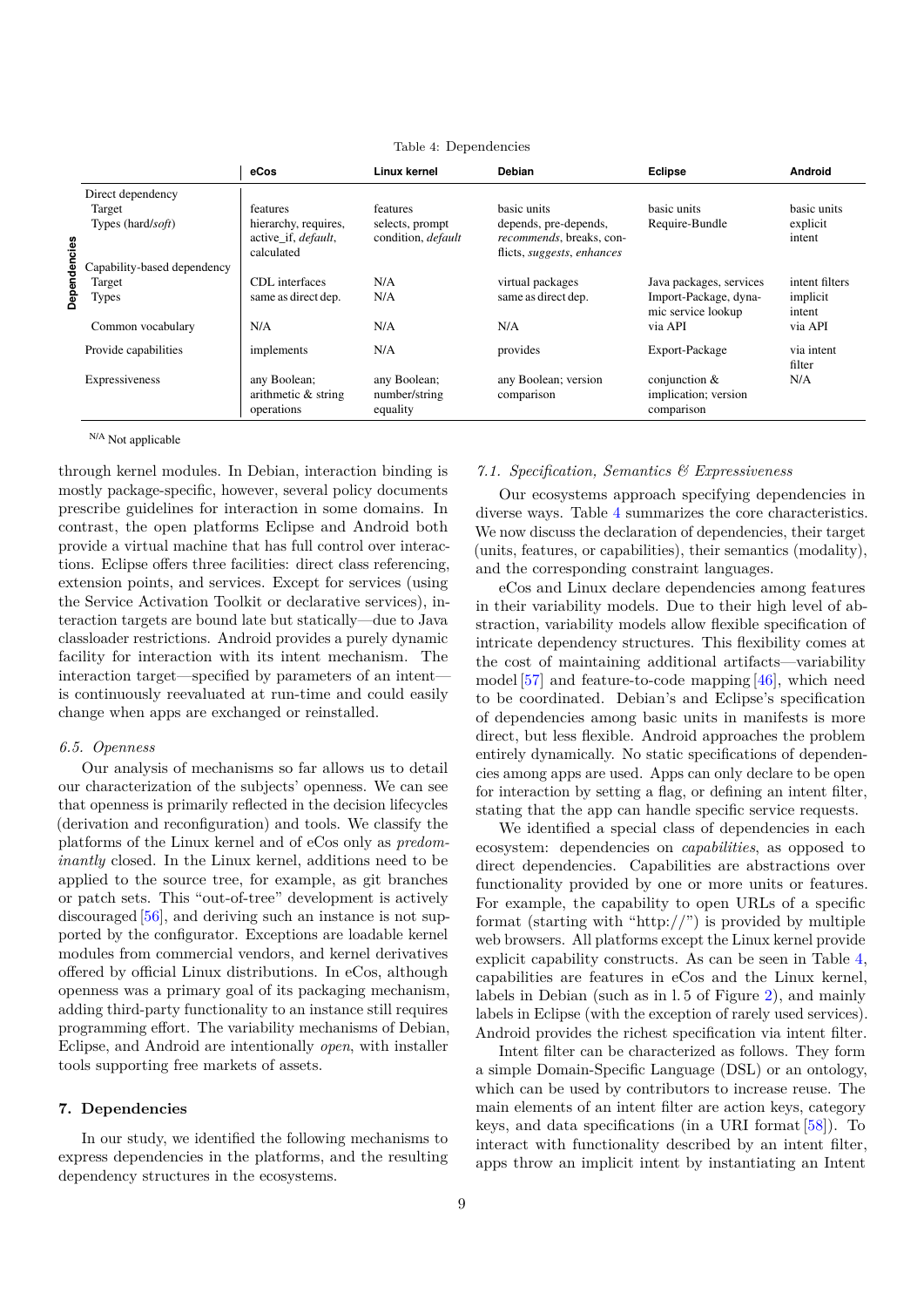

<span id="page-9-1"></span>Figure 4: Dependency metamodel

object parameterized with an action key, category key, and a data field (URI). The intent is matched against intent filters of installed apps, which generally succeeds when an intent's parameters are a subset of the information specific in an intent filter. Thus, intents can be seen as a minimal, and intent filters as a maximal specification of functionality. A core aspect of the intent mechanism is its vocabulary. Action and category keys are provided by the Android API, but every app can introduce their own. Such third-party vocabulary needs to be documented and published for other apps to use functionality described by the vocabulary. Interestingly, the Android community has launched repositories with additional vocabularies, such as OpenIntents [\[59\]](#page-16-12).

To abstract the dependency types we found in the languages, we created a metamodel that details the roles that units, features, and capabilities can play in dependencies. It is shown in Figure [4.](#page-9-1) A unit or a feature can directly depend on other units or features  $(1)$ , or it can depend on capabilities  $(3)$ . The metamodel also captures the reverse directions of these two dependency types  $(2)$  and  $(4)$ ). The relationship that capabilities are provided by basic units or features  $(5)$ , and its reverse  $(6)$ , are likewise captured.

We also classified the dependencies by their semantics (modality). Hard dependencies must always be satisfied. Soft dependencies represent suggestions or defaults. We even observed conditionally hard or soft dependencies (defaults in Kconfig) that assume a different modality depending on a side condition. Table [4](#page-8-1) (rows "Types") shows the keywords in the variability languages/schemas declaring a certain type of dependency. Notably, Debian provides the richest set of modalities, mainly to drive its sophisticated package update, replacement, and removal processes.

The constraint languages for declaring dependencies differ in expressiveness. eCos' CDL supports most operators of a modern programming language [\[2\]](#page-15-1). Kconfig supports any Boolean dependencies and equality on strings and numbers. Notably, it uses three-state logic for dealing with loadable kernel modules [\[2\]](#page-15-1). Debian supports any Boolean dependencies among packages and comparisons on version ranges. Exclusions are specified via the modalities conflicts and breaks, and defaults via recommends. Eclipse supports implications, conjunctions, and version comparisons, but lacks negations and disjunctions. It is not easily possible to exclude bundles or declare alternatives.

<span id="page-9-0"></span>Table 5: Dependency Statistics

|                                                    | eCos              | Linux                                       | Debian     | <b>Eclipse</b>     | Android              |
|----------------------------------------------------|-------------------|---------------------------------------------|------------|--------------------|----------------------|
| Ecosystem subset                                   |                   |                                             |            |                    |                      |
| Basic units                                        | 1023 <sup>1</sup> | $10,326$ <sup>1</sup><br>2.814 <sup>2</sup> | $28.232^3$ | 2.105 <sup>4</sup> | 281,079 <sup>5</sup> |
| Features                                           | 1,244             | 6,308                                       | N/A        | N/A                | N/A                  |
| LOC                                                | 302K              | 4.3M                                        | 782M       | 7,8M               | 433M                 |
| LOC per basic unit <sup><math>\dagger</math></sup> | 295               | 416                                         | 27,699     | 3,705              | 1,539                |
| Basic units/features                               |                   |                                             |            |                    |                      |
| With dependencies                                  | 99%               | 100%                                        | 96%        | 89%                | 69%                  |
| direct()                                           | 99%               | 100%                                        | 95%        | 81%                | 14%                  |
| to capability $\circ$                              | 8%                |                                             | 24%        | 27%                | 68%                  |
| With depending units $(2)$                         | 42%               | 31%                                         | 62%        | 57%                |                      |
| Providing capability $\binom{5}{2}$                | 10%               |                                             | 13%        | 80%                | 100%                 |
| Dependencies $(1)(3)$                              |                   |                                             |            |                    |                      |
| # per basic unit/feature <sup>#</sup>              | 1                 | $\mathcal{D}_{\mathcal{L}}$                 | 4          | 6                  | 1                    |
| Capabilities                                       |                   |                                             |            |                    |                      |
| With depending units $\binom{4}{3}$                | 44%               |                                             | 54%        | 11%                |                      |
|                                                    |                   |                                             |            |                    |                      |

<sup>1</sup> Files  $\frac{2 \text{ Loadable modules}}{3 \text{ Packages}}$   $\frac{4 \text{ Bundes}}{5 \text{ Apps}}$ <sup>†</sup> Average  $\downarrow$  Median  $\circ$  Numbers refer to metamodel (Figure [4\)](#page-9-1)

 $N/A$  Not applicable  $\qquad$   $\Box$  Data not available (limitation of analysis)

# *7.2. Dependency Structures*

We now quantitatively analyze the occurrence of the identified types of dependencies in substantial subsets of the ecosystems. To study dependency structures, we computed cardinalities for all association ends in our dependency metamodel shown in Figure [4.](#page-9-1) Table [5](#page-9-0) shows detailed numbers. We cannot give reliable numbers on capabilitybased dependencies for Kconfig, since the language lacks a concept for capabilities. For Android, due to limitations of our analysis (cf., Section [9.2\)](#page-12-1), we cannot reliably calculate the reverse directions  $(2)$  and  $(4)$  of dependencies. In the following, we discuss the connectivity (the extent to which units or features are connected) and the density (to how many others units or features are connected) of an abstracted dependency graph.

### *7.2.1. Connectivity*

The connectivity of the dependency graph indicates the proportion of units and features for which dependency information has to be maintained. The number of units or features having direct  $(1)$  in Figure [4\)](#page-9-1) and capabilitybased (3) dependencies is surprisingly high, regardless of platform openness and existence of variability models. The highest is observed in Linux, where almost all features reference others, and in eCos, where it reaches 99%. These numbers are high, partly because every non-root feature implies its parent in the model hierarchy. Still, many features (30% in eCos, 85% in Linux) declare cross-hierarchy dependencies. These are known to critically influence hardness of reasoning both for configuration tools [\[60\]](#page-16-13) and for users, by introducing intricate implications of choices. Finally, in the open systems, most basic units also participate in many dependencies: Debian has the highest amount with 96%, followed by Eclipse with 89%, and Android with 69%.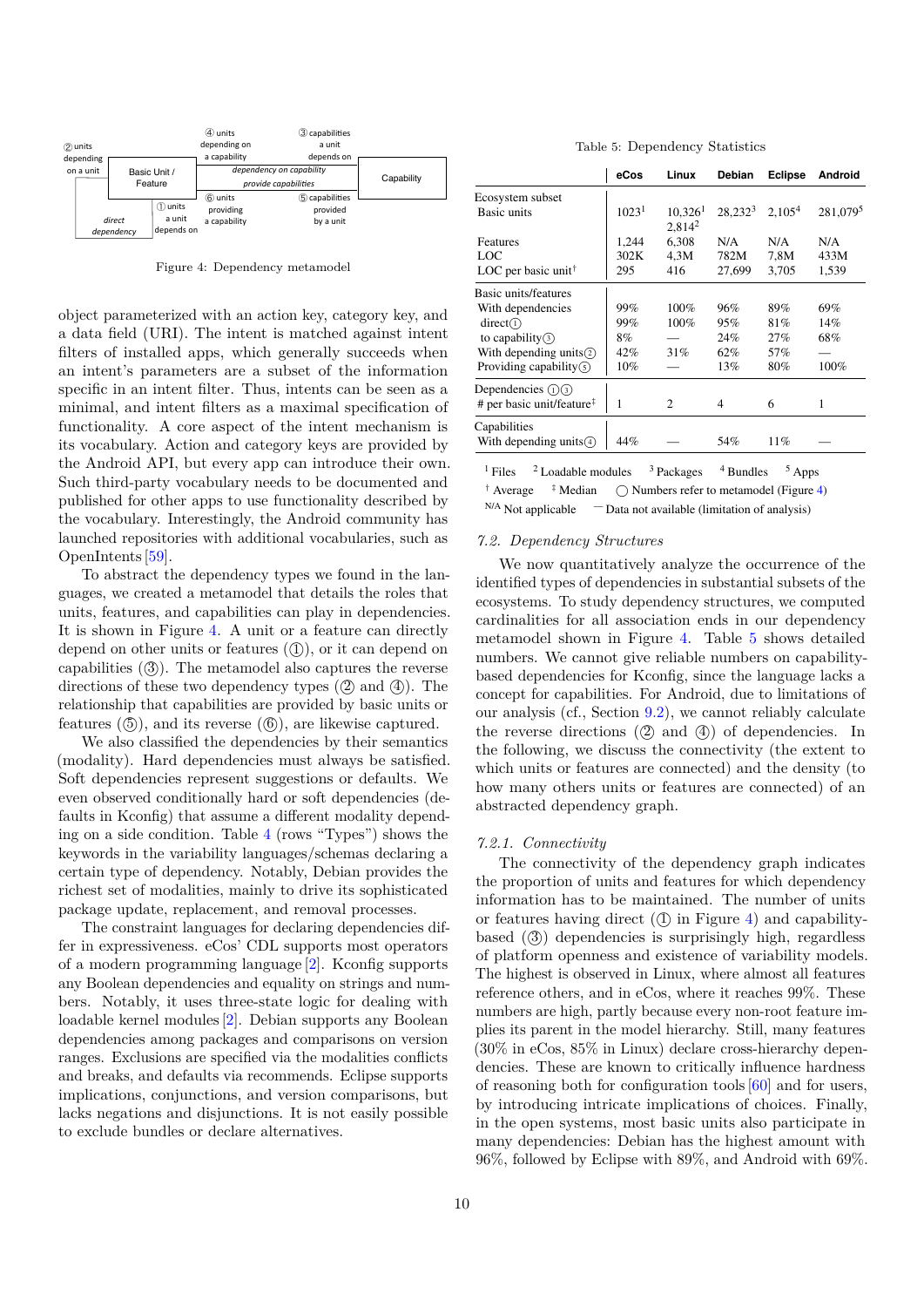

<span id="page-10-1"></span>Figure 5: Dependencies per feature or basic unit

In summary, across all systems, tools supporting variability, including configuration, derivation, and analysis, must handle large numbers of dependencies.

#### *7.2.2. Density*

The density of the dependency graph indicates how much dependency information needs to be maintained per unit or feature. To assess it, we considered the number of dependencies of unit/features and of capabilities—that is, cardinalities of all association ends in the metamodel. We now discuss these numbers in general, and at the end provide a separate discussion on the extent of capabilitybased dependencies.

**Overall Density.** We first considered the number of dependencies per unit or feature in the forward direction ( 1 and  $(3)$ ). Figure [5](#page-10-1) shows the distribution of these numbers across our subjects. Surprisingly, except Android, the open platforms have in average more dependencies per unit than the others per feature. However, we also find many outliers, such as an Android app with 96 dependencies, a Debian package with 323 dependencies, and an Eclipse bundle with 419 dependencies. Some Debian outliers have many soft dependencies (modalities like *suggests* and *recommends*), indicating their importance for package installation and update processes. Still, this only happens for outliers; the majority of dependencies is hard in Debian. Finally, while many Eclipse outliers, such as the one with 419 dependencies, are caused by many Java package imports (capability-based dependencies), most dependencies are direct ones on bundles.

We also investigated the reverse direction of dependencies  $(2)$  and  $(4)$  $(4)$  in Figure 4). If units have many, they are particularly hard to evolve, since dependencies on them are not specified directly together with the unit, but are scattered over the whole ecosystem. A developer has to know all depending units and carefully evolve it. Evolution of such units can break dependencies easily. We obtained numbers for all systems except Android, given our analysis limitations. We find that the open ecosystems have higher proportions of units being referenced (Debian: 62%, Eclipse: 57%) than the others for features (eCos: 42%, Linux: 31%). We further notice that in Debian, 44% of packages depend on one single package, libc6, and in Eclipse, 58% of bundles depend on org.eclipse.core.runtime. In the other subjects, we could not observe such an outstanding central unit or feature (maximums are 4% and 8% of features depending on a specific feature in eCos and Linux kernel).

**Capability-based Dependencies.** All ecosystems use capability-based dependencies. Interestingly, as can be see in Table [5,](#page-9-0) the percentage of units or features with direct dependencies drops significantly from eCos with 99% to Android with only 14%. The opposite is observed for capability-based dependencies, which rise from 8% in eCos to 68% in Android. Recall that we have no numbers for the Linux kernel, since the Kconfig language has no explicit capability construct. However, we found that some features in the Linux model play this role, using the convention to prefix them with HAVE (e.g., HAVE\_IDE).

#### <span id="page-10-0"></span>**8. Phenomena and Hypotheses**

Having analyzed our subjects in-depth, we now summarize their core differences related to variability mechanisms. For each difference, we propose explanations and develop hypotheses. We also identify open research issues. According to our conceptual framework, we begin with the contexts in which the mechanisms are used. We then compare characteristics of the mechanisms, including dependency declaration facilities and actual dependency structures. As architectural openness is a core distinguishing characteristic of our subjects, our comparison focuses on this aspect.

# *8.1. Context of Variability Mechanisms*

The domains range from systems software (eCos, Linux kernel), which requires highly technical skills from users, to consumer-oriented mobile apps (Android). We learn that the organizational structures of variability management and development are independent. While all ecosystems foster distributed development, the variability management activities are performed centrally in the closed, and in a distributed way in the open platforms. We identify different processes for contributions to the ecosystems. The closed platforms strongly filter contributions using heavyweight processes including manual reviews; the open platforms use lightweight processes (little filtering of outside contributions) in uniform distribution channels. We observe highly diverse growth rates, with a clear gradation from eCos to Android. This illustrates the significance of variability encouragement in the open platforms.

### *8.2. Variability Mechanisms*

# *8.2.1. Variability Representation*

**Differences.** Variability is represented differently across the closed and open platforms. The core differences lie in the abstraction of variability and the distribution of variability information. Our closed platforms rely on centralized variability models expressed in rich languages, while our open platforms use distributed manifest files. We found that a clear difference between manifests and variability models is that manifests are always fully distributed, created as individual units with bilateral relations to other manifests, and used and evolved as individual units. In contrast, variability models, even if split over multiple files, are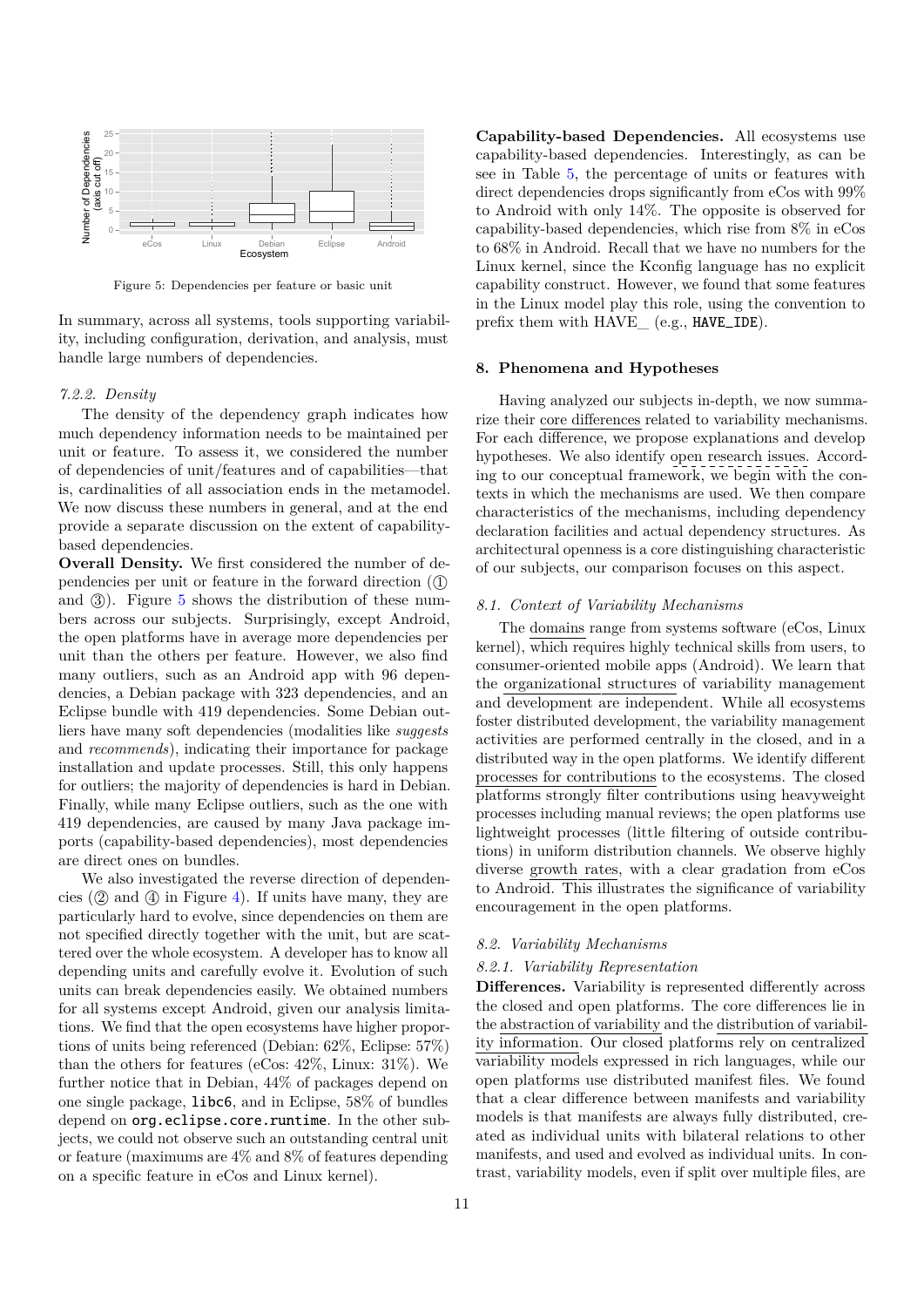created around a central hierarchy, and used and evolved as an integrated whole. Furthermore, the granularity of variability differs. The ecosystem tends to comprise very fine-grained basic units in the closed, and rather coarsegrained ones in the open platforms.

**Proposed explanation.** Variability models are effective in centralized variability management. Features abstract over codebases and variation points. Their rich languages and the arbitrary asset mapping enables fine-grained variability and almost arbitrary cross-cutting contributions, which occur in the closed platforms. Consider CONFIG\_SMP, a Linux feature that enables the kernel to operate on multiprocessor machines. The implementation of CONFIG\_SMP cross-cuts the kernel code, affecting central design aspects such as handling locks, or interrupt and trap handlers.

On the other hand, variability models are ineffective in a distributed setting. Fine-grained variability and crosscutting features requires thorough and centralized governance of the model to prevent corruption. Changes to cross-cutting features have far-reaching implications due to complex dependencies. Thus, they should be done carefully. The advantage of a variability model is that it creates a shared vocabulary to express cross-cutting properties. However, standardization of names is harder to achieve in a distributed setting. Similarly, the feature hierarchy requires more coordination than changing flat distributed variability descriptions, like in manifests. We also find very expressive constraint declaration facilities in variability models, as opposed to manifest files. These findings together indicate: Hypothesis 1. *A centralized variability model is too fragile for distributed variability management.*

Many developers can contribute code and changes to the variability model. However, a small team has to watch the impact of changes to prevent corruption.

To facilitate distributed variability management, our findings indicate that platforms need to rely on manifest files, which usually have less-expressive dependency facilities describing coarse-grained, non-cross-cutting variability:

Hypothesis 2. *Distributed variability management relies on distributed variability information via manifests.*

The opposite direction of this hypothesis does not have to hold. eCos has a centrally managed, but distributed variability model (via eCos packages). Since eCos failed to create a vibrant free market, there is so far no evidence that distributed variability management could work when variability is described in a distributed variability model, richer than simple manifest files.

# *8.2.2. Decisions*

**Differences.** The decision binding focuses on early static binding in the closed platforms, and tends towards late dynamic binding in the open ones. Eclipse and Android are most dynamic, realizing the binding in virtual machines controlling the run-time of basic units. The decision lifecycle also differs. The closed platforms focus on derivation

of complete instances using configurator tools, while reconfiguration is the typical approach in the open platforms using installer tools. Tools differ in their support for dependency resolution. All tools support choice propagation and conflict resolution, except Android's installer.

**Proposed explanation.** We discuss the decision binding in the next two subsections. The other differences can be explained by the target audience of the platforms. Full derivation of instances is problematic for the less technical users of open platforms, which therefore focus on reconfiguration. Missing dependency resolution in Android can be explained by missing constraint declaration facilities in the manifests—currently, the Google Play installer would have to implement (unreliable) dataflow analyses.

### *8.2.3. Encapsulation*

**Differences.** We have not observed any encapsulation concepts—such as interfaces (beyond header files)—in the closed platforms. In contrast, Android and Eclipse provide strong interface definition facilities. Debian also lacks strong encapsulation concepts, but provides policies (conventions) for some package domains.

**Proposed explanation.** Variability mechanisms with late dynamic decision binding require encapsulation concepts, which provide run-time guarantees about the behavior of basic units. Such guarantees cannot be assured earlier, as in the closed platforms. In turn, encapsulation concepts are not applicable in our closed platforms, due to the fine-grained variability and the cross-cutting nature of features. Instead, we can see that the run-time guarantees of encapsulation concepts are compensated by the rather heavyweight contribution processes in the closed platforms.

#### *8.2.4. Interactions*

**Differences.** Similar to the decision binding, the interaction binding differs across the closed and open platforms. The former have less dynamic interactions between basic units than the open ones, with a few exceptions (loadable kernel modules in Linux). Further, interactions in Eclipse and Android are controlled by a virtual machine.

**Proposed explanation.** The need for dynamic adaptations can be explained by the ecosystem domains. However, we can also see that the increased degree of controlled interactions at run-time (Eclipse, Android) is counter-balanced by heavyweigt contribution processes to assure quality in the other platforms (eCos, Linux kernel, Debian). Together with our insights from the decision binding and the encapsulation concepts, we hypothesize:

Hypothesis 3. *Missing encapsulation and interface concepts need to be compensated with heavyweight contribution processes to assure run-time guarantees.*

On the other hand, heavyweight contribution processes would negatively impact the goal of encouraging variability in the open platforms.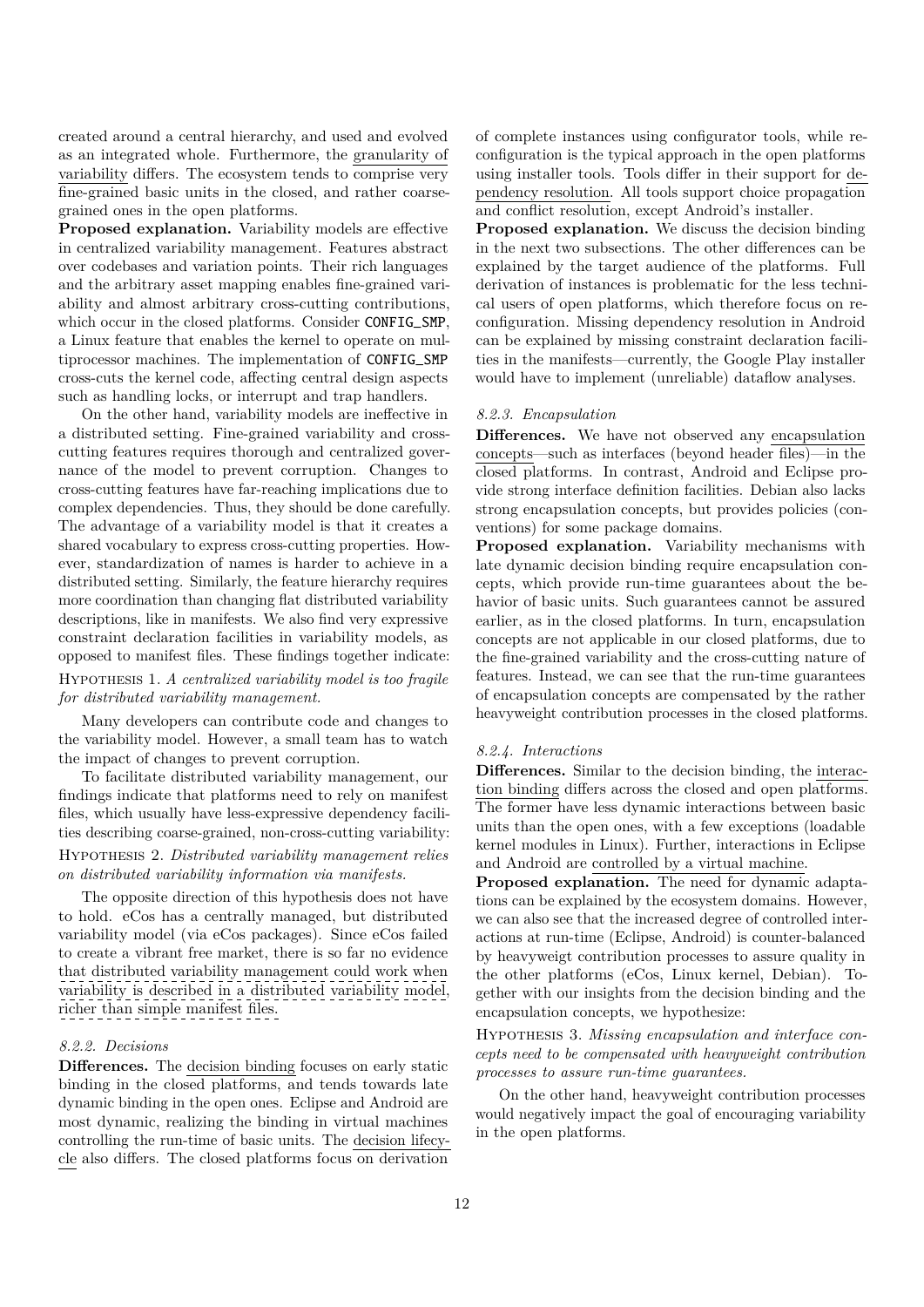# *8.3. Dependencies*

**Differences.** The variability mechanisms in our subjects encompass diverse facilities to express dependencies. We found very expressive constraint languages in the closed, and relatively simple ones in the open platforms. Debian is again in the middle of this spectrum.

One of our most interesting findings are capability-based dependencies, which target abstractions of functionalities capabilities—instead of basic units or features. Contrary to the expressiveness of dependencies, the facilities to describe capabilities and capability-based dependencies increase in their expressiveness towards Android. An important aspect of capabilities is their vocabulary. The main vocabulary is always controlled within the main platform; however, our open platforms also support third-party vocabularies in the free market.

**Proposed explanation.** We see a relation of the expressive constraint languages to the granularity of variability and the early static decision binding, as identified before. These are typical requirements of a technical domain:

# Hypothesis 4. *In systems software, dependencies need to be more expressive than in end-user applications due to the need for low-level, fine-grained, and static configuration.*

We are, however, unaware of any study that explains this complexity by performing a systematic requirements analysis and linking the requirements to dependencies.

Fast-growing and large-scale ecosystems require constructs that can precisely describe the semantics of a capability. Labels are too ambiguous for this purpose although they can be constructed to be unique, as seen by Debian capabilities. These range from simple (e.g., x-window-manager) to intricate (e.g., libghc6-agda-dev-2.2.6-8c324) labels. DSLs like Android's intent filter are a more accurate and viable description of abstracted functionality. However, what language constructs in capability DSLs are suited for software ecosystems, beyond Android's intent mechanism, remains a research question.

# *8.4. Dependency Structures*

**Differences.** The median of declared dependencies per basic unit is higher in the open systems than the dependencies per feature in the closed systems. This phenomenon is seen across the subject spectrum except Android, which does not declare dependencies. Capability-based dependencies are essential and used in all ecosystems to varying extents, even if the platform has no explicit concept for capabilities. Our open and dynamic subjects have a significantly higher proportion of capability-based dependencies.

**Proposed explanation.** Variability models impact dependency structures, since dependencies are specified over abstract entities (features) mapped to the physical assets (basic units). Variability models let developers optimize and collapse implementation-level dependencies, while the coordination cost for these activities in a distributed setting may be too high. This characteristic of variability models leads to a lower density of dependencies:

# Hypothesis 5. *Centrally managed variability using variability models facilitates sparse dependency structures.*

Still, there can be other reasons for the lower number of dependencies in the systems with variability models. Thus, this possibly controversial hypothesis requires confirmation.

The higher ratio of capability-based dependencies in the open platforms can be explained by their ability to reduce coupling (targets can be exchanged easily). They also improve flexibility and communication among developers, as they indicate that specific functionality is available. Capabilities are also abstractions over functionality that will be contributed in the future. Thus, we conjecture that capabilities are essential for sustained growth. Although there are many reasons for high growth, such as the business context, a vibrant community, or a huge market demand (especially for mobile phones), we hypothesize that:

# Hypothesis 6. *Capability-based dependencies sustain the growth of an ecosystem.*

However, although capabilities foster decentralized variability, they rely on a stable and centralized vocabulary. Yet, investigating dynamics of vocabulary creation and reuse in an ecosystem, remains an interesting research question. Understanding this aspect could enhance facilities to support app interactions and reuse.

# <span id="page-12-0"></span>**9. Threats to Validity**

#### *9.1. External Validity*

To enhance external validity, we selected large, substantial cases of ecosystems covering fairly diverse domains, technologies, and organizational structures. Although representativeness of subjects is not required for theory building from cases, our selection can be seen as theoretic sampling [\[61\]](#page-16-14). Still, smaller ecosystems controlled by specialized companies in a narrow market segment (niche players) might have different characteristics not covered by our conceptual framework. We mitigate this threat by using an exploratory research method: instead of testing hypotheses, we record phenomena and carefully develop hypotheses.

We analyzed the subjects as they are. A limitation is that we did not systematically elicit goals and requirements that led to the choice of mechanisms. Although the identified mechanisms are clearly driven by requirements of the domain (c.f., Hypothesis 4), performing a goal and requirements analysis, and linking the requirements to characteristics of the mechanisms, would be valuable future work, but would require interviewing platform suppliers.

For the quantitative analysis, we rely on subsets of the ecosystem, which might not be representative. Thus, we considered the main distribution channels. Tables [5](#page-9-0) and [2](#page-6-0) show that we covered significant parts of the ecosystems.

# <span id="page-12-1"></span>*9.2. Internal Validity.*

To enhance internal validity, we limited our data sources to reliable documents, freely available source code, and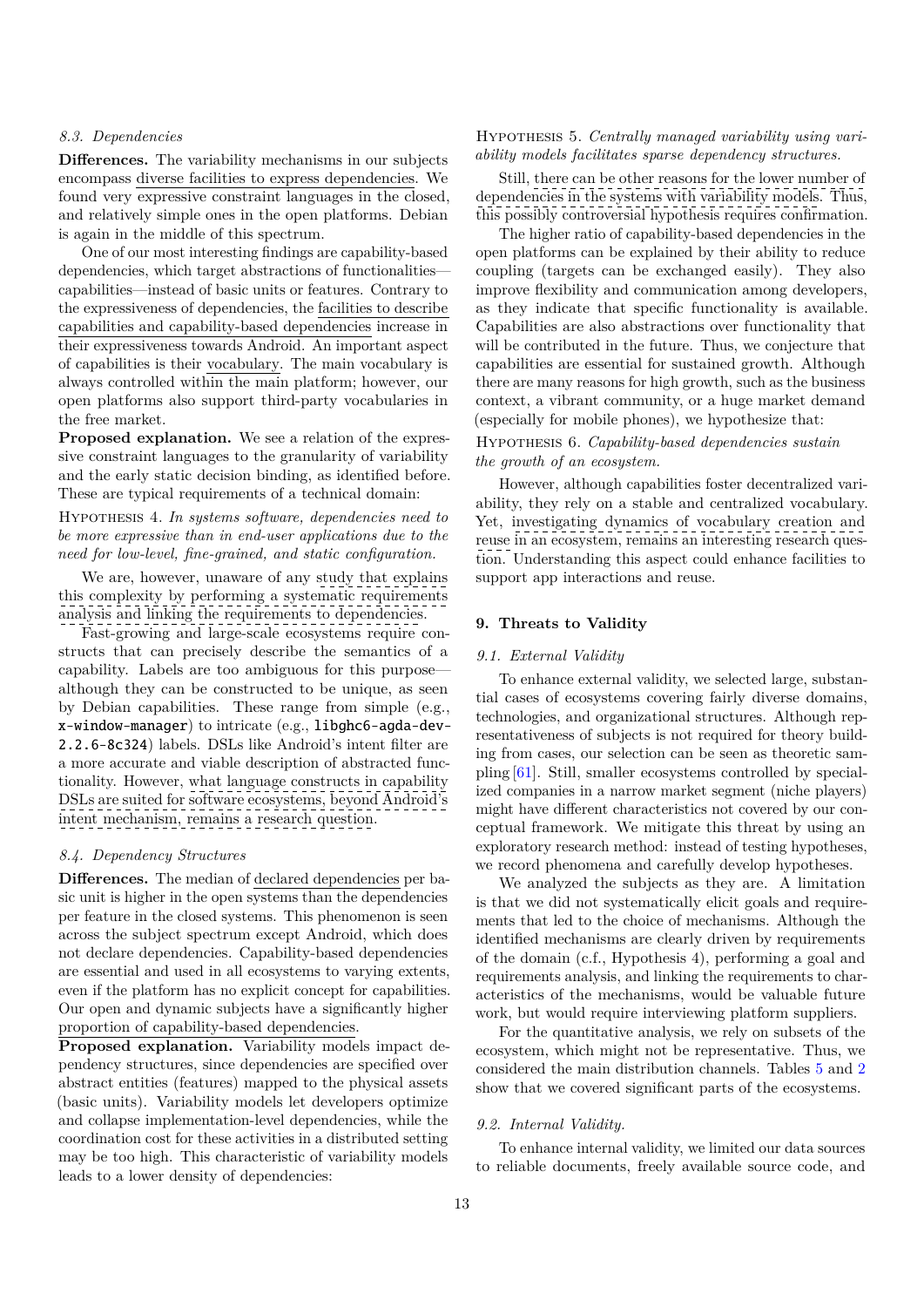tools. Our observations were triangulated from these sources. This strategy aimed at reducing bias due to inappropriate sources. We also assigned one author as an expert to each subject, who deeply analyzed it. We cross-checked the within-case write-ups (further field notes are available from us on request). This strategy aimed at reducing interpretation bias of mechanism characteristics. To develop hypotheses, we followed a systematic approach. According to the conceptual framework, we performed a cross-case analysis, which identified major differences. We propose explanations for these, and formulate the most significant relationships as hypotheses. We provide datasets, details on data sources, additional diagrams, and our analysis tools in an online repository. This strategy makes our calculations transparent, to mitigate bias from incorrect statistics. In fact, some numbers are estimated using interpolations and safe assumptions (lower bounds).

Recall that all ecosystems except Android declare dependencies. It is not clear whether our extracted dependencies for Android are comparable to declared dependencies. In fact, it is subject of ongoing research, whether actual and declared dependencies are generally comparable or not. Furthermore, we could not analyze reverse directions of direct and capability-based dependencies in Android, given the intricate intent matching algorithm which we could not emulate. Therefore, we avoid comparing dependency numbers for Android to other systems. Still, all numbers indicate scalability requirements for tools. In this sense (algorithmic hardness), they are useful standalone and, to a large extent, comparable.

# *9.3. Construct Validity*

In the qualitative analysis, the selection of dimensions for the conceptual framework was driven by our subjects. For different ecosystems, we could have potentially produced a different taxonomy. To mitigate the risk of incompleteness, we performed a detailed domain analysis of this space, covering the last three areas of the BAPO taxonomy [\[62\]](#page-16-15). The results were rich enough to create a consistent conceptual framework describing the five subjects by means of the dimensions.

Eclipse has recently introduced the generic provisioning system p2 [\[63\]](#page-16-16), which abstracts over OSGi bundles and replaces Eclipse's bundle-based installer tool. However, our qualitative and quantitative analysis only analyzes bundles. This limitation is acceptable, since bundles are the primary building blocks of the main platform, and since the main free market repository (Eclipse Marketplace) still refers to bundles in individual update sites, which we mined.

To analyze dependencies, we constructed measures for specific types of dependencies, which was also driven by our subjects. However, dependency types might not be well enough defined to precisely construct platform-specific analyses. We mitigate this threat by creating a dependency metamodel in a bottom-up way, providing further details in an Appendix  $[14]$ . But the expressive facilities required some abstractions. The Debian and Eclipse dependency

statistics disregard version numbers. This limitation is acceptable—both datasets have no packages in different versions. For Eclipse, we also disregard services. This limitation has (if any) only minor impact, as services are rarely used by the Eclipse community [\[64\]](#page-16-17). Future work might investigate these service-based interactions, but since they are codified in the program logic, that would likely require a static analysis as complex as our Android analysis.

# <span id="page-13-0"></span>**10. Related Work**

In the field of software ecosystems, our work contributes to research on theory building, architectural openness, variability mechanisms, and dependencies.

# *10.1. Software Ecosystem Theory Building*

Barbosa et al. [\[15\]](#page-15-14) review publications on software ecosystems using a mapping study. They identify ecosystem modeling, ecosystem architectures, licensing, and software evolution as main challenges. In addition to many theoretical works, the study discovers ten qualitative case studies identifying characteristics of cosystems. Our conceptual framework of technical aspects contributes to these case studies. Hanssen et al. [\[13\]](#page-15-12) review literature on software ecosystems. They target works about theory building around the "rather vague and diverse" concept of a software ecosystem. They emphasize the lack of unified terminology and well-defined concepts that characterize ecosystems, and request theory-building research. Our work contributes carefully developed hypotheses about technical mechanisms. Jansen et al. [\[12\]](#page-15-11) present a research agenda for software ecosystems, proposing to study ecosystems such as MySQL/ PHP, Microsoft Windows, and iPhone apps. We deliver on this agenda by investigating similar systems. They announce the characterization and modeling of ecosystems as a main challenge, which we address with empirical data.

# *10.2. Architectural Openness*

Anvaari et al. [\[9\]](#page-15-8) have studied architectural openness of ecosystem platforms before. They analyze the five mobile application platforms Android, Symbian, Windows Mobile, Blackberry, and iPhone using a literature review and developer interviews. They discuss openness strategies, corresponding platform architectures, and their variability mechanisms ("extension mechanisms"). Their results also indicate that openness is a spectrum, and that nontechnical aspects have a significant impact. For instance, although Symbian and Android are technically most open, in practice, other issues hinder contributions, such as a strict filtering of outside contributions to the main platform or licensing issues. We complement their work with a qualitative and quantitative analysis of variability mechanisms. Interestingly, the authors discuss a three-layered architecture of mobile application platforms (apps, middleware, kernel). From that perspective, our work investigates each layer separately, as our subjects cover each of them: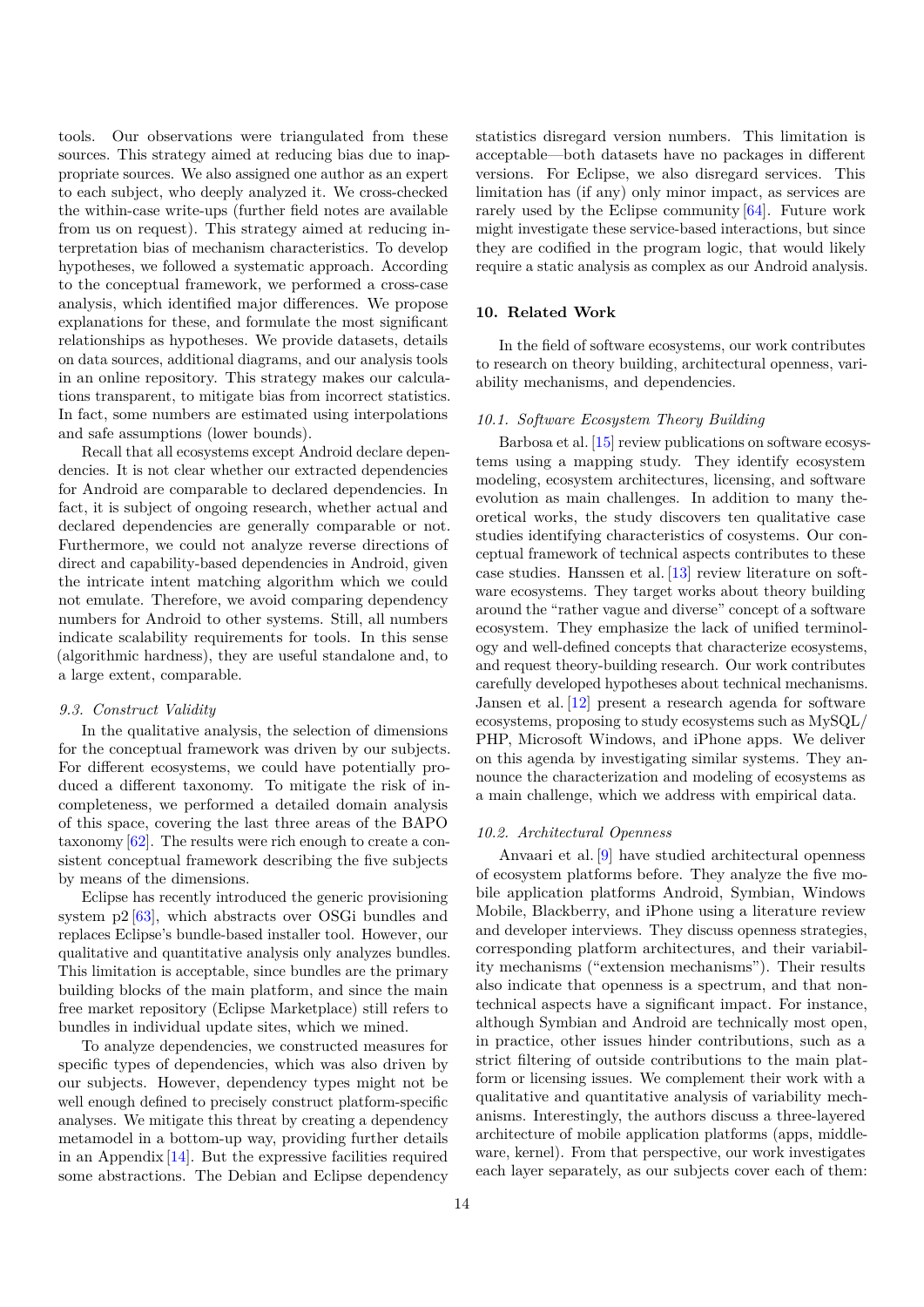Android (app layer), Debian (middleware layer), and Linux (kernel layer).

# *10.3. Variability Mechanisms*

Variability mechanisms have been discussed from various perspectives. Schmid et al. [\[65\]](#page-16-18) discuss variability ("customization") mechanisms in service platforms, based on a literature review and an industry partner's yard management system (YMS). They describe various forms of variability occurring in the platform, and identify static and dynamic variability mechanisms suited for service-oriented platforms from the literature. They discuss their shortcomings and propose coarse-grained mechanisms applicable to the YMS. Their work is related, as service platforms can be the basis of ecosystems. However, in contrast to a literature review and theoretical discussion of mechanisms, we empirically study large-scale platforms, two of which (Eclipse, Android) have a service-oriented character.

Other works provide transformations between variability models and manifests. Cosmo et al. [\[66\]](#page-16-19) show how feature models can be encoded as interdependent manifests. Galindo et al. [\[67\]](#page-16-20) interpret Debian manifests as one feature model. In both works, the feature modeling languages are much simpler than the languages we investigated. Another comparative study of Eclipse and Debian manifests was done by Schmid [\[68\]](#page-16-21). He concludes that constraint declaration facilities of Debian and Eclipse manifests are comparable in their expressiveness to feature models, with minor limitations. He also identifies a number of concepts (e.g., versioning and information hiding) to handle variability in a distributed development structure.

We extend the latter three works. Our results challenge the practicality of transformations between real-world variability models and manifests, due to the diverse expressiveness we observed and Hypothesis 1 that such models are not applicable in a distributed setting.

# *10.4. Dependencies*

Researchers have studied dependencies in ecosystems. Lungo et al. [\[69\]](#page-16-22) recover dependencies between related software projects—the main entities in their notion of a software ecosystem. They assume that projects are linked together in some form, and consider dependencies originating from method calls and class references among the projects. They propose a metamodel and instantiate it by mining 211 Smalltalk projects. Robbes et al. [\[70\]](#page-16-23) present early results on a study of API ripple effects (forced maintenance of code when a used API changes) in two ecosystems. They consider structural changes: addition, removal, and renaming of classes and methods. They observe that ripple effects can have a long lifecycle (up to four months), during which assets remain in an inconsistent state.

Both works consider ecosystems as collections of individual software projects, managed within their own source code repositories and having references to each other, not necessarily relying on a common run-time platform, but

using common programming language mechanisms (e.g., class referencing, method calls). This view of ecosystems is different from ours. In fact, in our three open platforms, the relationship between basic units and projects is not obvious. While many basic units might be related to exactly one software development project, we believe this relationship is more diverse. Thus, their identified dependency structures are different; theirs and our work provide complementary views. Finally, we also contribute a technique to discover dependencies between Android apps, with a static analysis of Android (Dalvik) bytecode.

# <span id="page-14-0"></span>**11. Conclusion**

With our exploratory study of five successful ecosystems, we took one, but self-contained step towards building a theory. We explored the spectrum of mechanisms, built a conceptual framework, and used it to compare the subjects. We propose explanations for the differences and develop hypotheses with practical implications for project management, architecture, and tool support.

**Conceptual Framework.** The conceptual framework was instrumental to compare our subjects. Beyond being a helper construct, it also aims at understanding variability mechanisms, their characteristics and relationships. For instance, it relates variability models, manifests, and types of assets. It allows reasoning about ecosystems with a common terminology. Characteristics in the framework reflect important design decisions that platform providers have to make. Instantiations of the framework for each of the studied ecosystems provide insight into the concrete solutions to variability, and the organizational contexts in which they are used. The framework can be extended or refined by other researchers when conducting further studies of ecosystem technology. It can also be related to other frameworks addressing non-technical aspects.

**Variability Mechanisms.** We learn that variability models are effective in centralized variability management scenarios, and particularly for systems software. It is not clear whether they would be beneficial in a distributed variability management scenario. In all the studied ecosystems, we find rich dependency languages and variability descriptions comprising many direct and indirect (*capability-based*) dependencies. Indirect dependencies to abstract capabilities, as opposed to concrete units, are used intensively in highly growing ecosystems. Ecosystems with large free markets of assets available for end users offer much simpler dependency languages, respecting the less technical nature of the consumers of their product. On the other hand, they rely on more expressive capabilities, which should not just be labels, but DSLs with an extensive vocabulary.

**Variability Encouragement.** Recall that variability management in closed platforms, such as software product lines, aims at taming variability, to avoid diversity that has no business advantage. This objective is supported by activities such as variability modeling, scoping (controlling and restricting contributions), and maintaining variability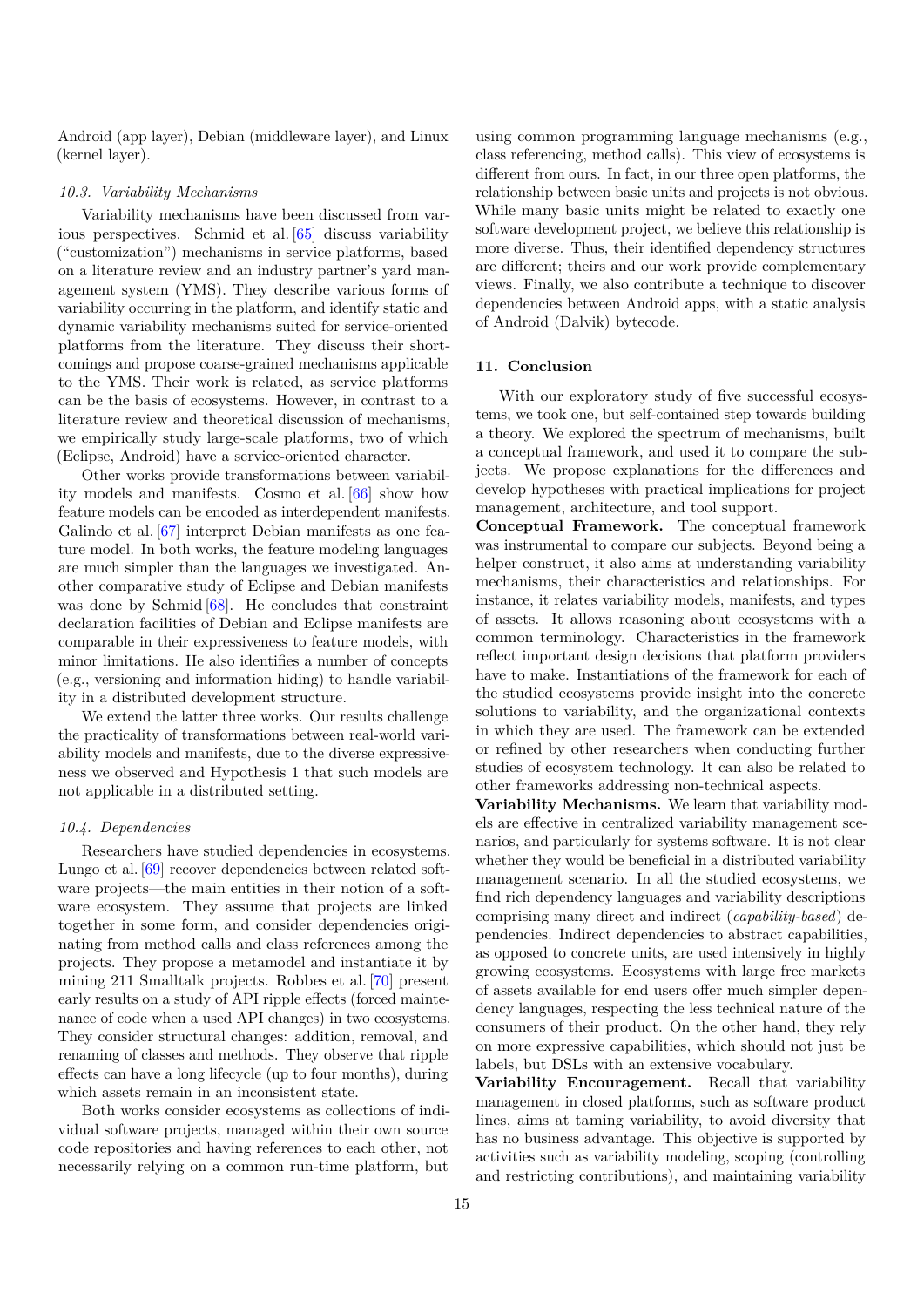information of basic units (unit parameters, dependencies, versioning). The involved variability mechanisms are rather heavyweight and require advanced technical skills, which hinders contributions. The mechanisms used by open platforms target a different set of activities. Among others, these comprise maintaining capabilities and common vocabularies, establishing uniform distribution channels, and lowering the entry barriers for contributions while assuring their quality using technical mechanisms. The identified mechanism of very different nature in open ecosystem platforms calls for recognition of a new discipline in variability research: *Variability Encouragement*. Analyzing the activities behind it and relating them to known software engineering processes and practices is an agenda for future research.

# **Acknowledgements**

We would like to thank Sven Apel, Bram Adams, Christian Kästner, and Klaus Schmid for discussions on earlier versions of this article, as well as the anonymous reviewers for constructive feedback. This work was supported by the German National Academic Foundation, the German Research Foundation (LO 1719/3-1), the German Federal Ministry of Education and Research (01IS10033D), and the Ontario Research Fund.

# **References**

- <span id="page-15-0"></span>[1] J. Sincero, H. Schirmeier, W. Schröder-Preikschat, O. Spinczyk, Is the Linux Kernel a Software Product Line?, in: SPLC-OSSPL, 2007.
- <span id="page-15-1"></span>[2] T. Berger, S. She, R. Lotufo, A. Wasowski, K. Czarnecki, A study of variability models and languages in the systems software domain, IEEE Transactions on Software Engineering 39 (12) (2013) 1611–1640.
- <span id="page-15-2"></span>[3] P. Clements, L. Northrop, Software Product Lines: Practices and Patterns, Addison-Wesley, 2001.
- <span id="page-15-3"></span>[4] J. Bosch, From software product lines to software ecosystems, in: SPLC, 2009.
- <span id="page-15-4"></span>[5] J. Corbet, G. Kroah-Hartman, A. McPherson, Linux kernel development, <http://go.linuxfoundation.org/who-writes-linux-2012> (2012).
- <span id="page-15-5"></span>[6] C. Burkard, T. Widjaja, P. Buxmann, Software ecosystems, Wirtschaftsinformatik 54.
- <span id="page-15-6"></span>[7] J. D. McGregor, Ecosystems continued, Journal of Object Technology  $8(7)$ .
- <span id="page-15-7"></span>[8] J. van Gurp, C. Prehofer, J. Bosch, Comparing practices for reuse in integration-oriented software product lines and large open source software projects, Software: Practice and Experience 40 (4) (2010) 285–312.
- <span id="page-15-8"></span>[9] M. Anvaari, S. Jansen, Evaluating architectural openness in mobile software platforms, in: ECSA, 2010.
- <span id="page-15-9"></span>[10] J. V. Gurp, J. Bosch, M. Svahnberg, On the notion of variability in software product lines, in: WICSA, 2001.
- <span id="page-15-10"></span>[11] M. Svahnberg, J. van Gurp, J. Bosch, A taxonomy of variability realization techniques, Software: Practice and Experience 35 (8) (2005) 705–754.
- <span id="page-15-11"></span>[12] S. Jansen, A. Finkelstein, S. Brinkkemper, A sense of community: A research agenda for software ecosystems, in: ICSE, 2009.
- <span id="page-15-12"></span>[13] G. K. Hanssen, T. Dybå, Theoretical foundations of software ecosystems, in: IWSECO, 2012.
- <span id="page-15-13"></span>[14] Online Appendix, [http://bitbucket.org/tberger/ecosystem\\_mining](http://bitbucket.org/tberger/ecosystem_mining).
- <span id="page-15-14"></span>[15] O. Barbosa, C. Alves, A systematic mapping study on software ecosystems, in: IWSECO, 2011.
- <span id="page-15-15"></span>[16] D. G. Messerschmitt, C. Szyperski, Software Ecosystem: Understanding an Indispensable Technology and Industry, MIT Press, 2003.
- <span id="page-15-16"></span>[17] C. Szyperski, Component Software: Beyond Object-Oriented Programming, Addison-Wesley, 2002.
- <span id="page-15-17"></span>[18] IT Radar, Software ecosystems - interview with Slinger Jansen, [http://www.it-radar.org/serendipity/uploads/transkripte/SECO-Transcript\\_I.](http://www.it-radar.org/serendipity/uploads/transkripte/SECO-Transcript_I.pdf) [pdf](http://www.it-radar.org/serendipity/uploads/transkripte/SECO-Transcript_I.pdf) (2012).
- <span id="page-15-18"></span>[19] C. Seidl, U. Assmann, Towards modeling and analyzing variability in evolving software ecosystems, in: VaMoS, 2013.
- <span id="page-15-19"></span>[20] G. K. Hanssen, A longitudinal case study of an emerging software ecosystem: Implications for practice and theory, J. Syst. Softw. 85 (7) (2012) 1455–1466.
- <span id="page-15-20"></span>[21] M. Svahnberg, J. van Gurp, J. Bosch, On the notion of variability in software product lines, Tech. Rep. Research Report No. 02/01, Blekinge Institute of Technology (2001).
- <span id="page-15-21"></span>[22] D. Muthig, T. Patzke, Generic implementation of product line components, in: NetObjectDays, 2002.
- <span id="page-15-22"></span>[23] K. Kang, S. Cohen, J. Hess, W. Nowak, S. Peterson, Featureoriented domain analysis (FODA) feasibility study, Tech. Rep. SEI-90-TR-21, CMU-SEI (1990).
- <span id="page-15-23"></span>[24] K. Schmid, R. Rabiser, P. Grünbacher, A comparison of decision modeling approaches in product lines, in: VaMoS, 2011.
- <span id="page-15-24"></span>[25] A. Hubaux, Y. Xiong, K. Czarnecki, A user survey of configuration challenges in Linux and eCos, in: VaMoS, 2012.
- <span id="page-15-25"></span>[26] S. Easterbrook, J. Singer, M.-A. Storey, D. Damian, Selecting empirical methods for software engineering research, in: Guide to Advanced Empirical Software Engineering, Springer, 2008.
- <span id="page-15-26"></span>[27] M. Jørgensen, D. Sjøberg, Generalization and theory-building in software engineering research, in: EASE, 2004.
- <span id="page-15-27"></span>[28] K. M. Eisenhardt, Building theories from case study research, The Academy of Management Review 14 (4) (1989) 532–550.
- <span id="page-15-28"></span>[29] K. Czarnecki, U. W. Eisenecker, Generative Programming, Addison-Wesley, 2000.
- <span id="page-15-29"></span>[30] Debian policy, <http://debian.org/doc/debian-policy>, accessed 06/2013.
- <span id="page-15-30"></span>[31] Eclipse Development Process, [http://eclipse.org/projects/dev\\_process/](http://eclipse.org/projects/dev_process/development_process_2010.pdf) [development\\_process\\_2010.pdf](http://eclipse.org/projects/dev_process/development_process_2010.pdf), accessed 06/2013.
- <span id="page-15-31"></span>[32] T. Berger, Variability modeling in the real, Ph.D. thesis, Faculty of Mathematics and Computer Science, University of Leipzig, available at <http://nbn-resolving.de/urn:nbn:de:bsz:15-qucosa-113623> (May 2013).
- <span id="page-15-32"></span>[33] eCos and RedBoot based products showcase, [http://ecoscentric.com/](http://ecoscentric.com/ecos/examples.shtml) [ecos/examples.shtml](http://ecoscentric.com/ecos/examples.shtml), accessed 06/2013.
- <span id="page-15-33"></span>[34] J. M. Gonzalez-Barahona, G. Robles, M. Michlmayr, J. J. Amor, D. M. German, Macro-level software evolution: a case study of a large software compilation, Empirical Software Engineering 14 (3) (2009) 262–285.
- <span id="page-15-34"></span>[35] J. D. McGregor, J. Y. Monteith, Eclipse: An ecosystem case study, SPLC'12 tutorial on Supporting Strategic Software Engineering Decision Making through Ecosystems (2012).
- <span id="page-15-35"></span>[36] M. Milinkovich, Eclipse: The open innovation network, Presentation at Open Source Meets Business. Slides available at [http://www.heise.de/events/2007/open\\_source\\_meets\\_business/](http://www.heise.de/events/2007/open_source_meets_business/keynotes/vortrag117.pdf) [keynotes/vortrag117.pdf](http://www.heise.de/events/2007/open_source_meets_business/keynotes/vortrag117.pdf) (2007).
- <span id="page-15-36"></span>[37] eCos, <http://ecos.sourceware.org/>, accessed 06/2013.
- <span id="page-15-37"></span>[38] J. Corbet, G. Kroah-Hartman, A. McPherson, Linux kernel development, [https://www.linuxfoundation.org/sites/main/files/lf\\_linux\\_kernel\\_](https://www.linuxfoundation.org/sites/main/files/lf_linux_kernel_development_2010.pdf) [development\\_2010.pdf](https://www.linuxfoundation.org/sites/main/files/lf_linux_kernel_development_2010.pdf) (2010).
- <span id="page-15-38"></span>[39] M. Krafft, The Debian System, Open Source Press, 2005.
- <span id="page-15-39"></span>[40] Eclipse marketplace, <http://marketplace.eclipse.org>, accessed 06/2013.
- <span id="page-15-40"></span>[41] Yoxos on Demand, <http://ondemand.yoxos.com>, accessed 06/2013.
- <span id="page-15-41"></span>[42] Android Open Source Project – People and Roles, [http://source.](http://source.android.com/source/roles.html) [android.com/source/roles.html](http://source.android.com/source/roles.html), accessed 06/2013.
- <span id="page-15-42"></span>[43] I. Herraiz, A. E. Hassan, Beyond lines of code: Do we need more complexity metrics?, in: A. Oram, G. Wilson (Eds.), Making Software: What Really Works, and Why We Believe It, O'Reilly Media, 2010, pp. 125–141.
- <span id="page-15-43"></span>[44] Unofficial Debian Repositories, <http://apt-get.org>, accessed 06/2013.
- <span id="page-15-44"></span>[45] Number of available Android applications, [http://appbrain.com/stats/](http://appbrain.com/stats/number-of-android-apps) [number-of-android-apps](http://appbrain.com/stats/number-of-android-apps), accessed 06/2013.
- <span id="page-15-45"></span>[46] T. Berger, S. She, K. Czarnecki, A. Wąsowski, Feature-to-Code